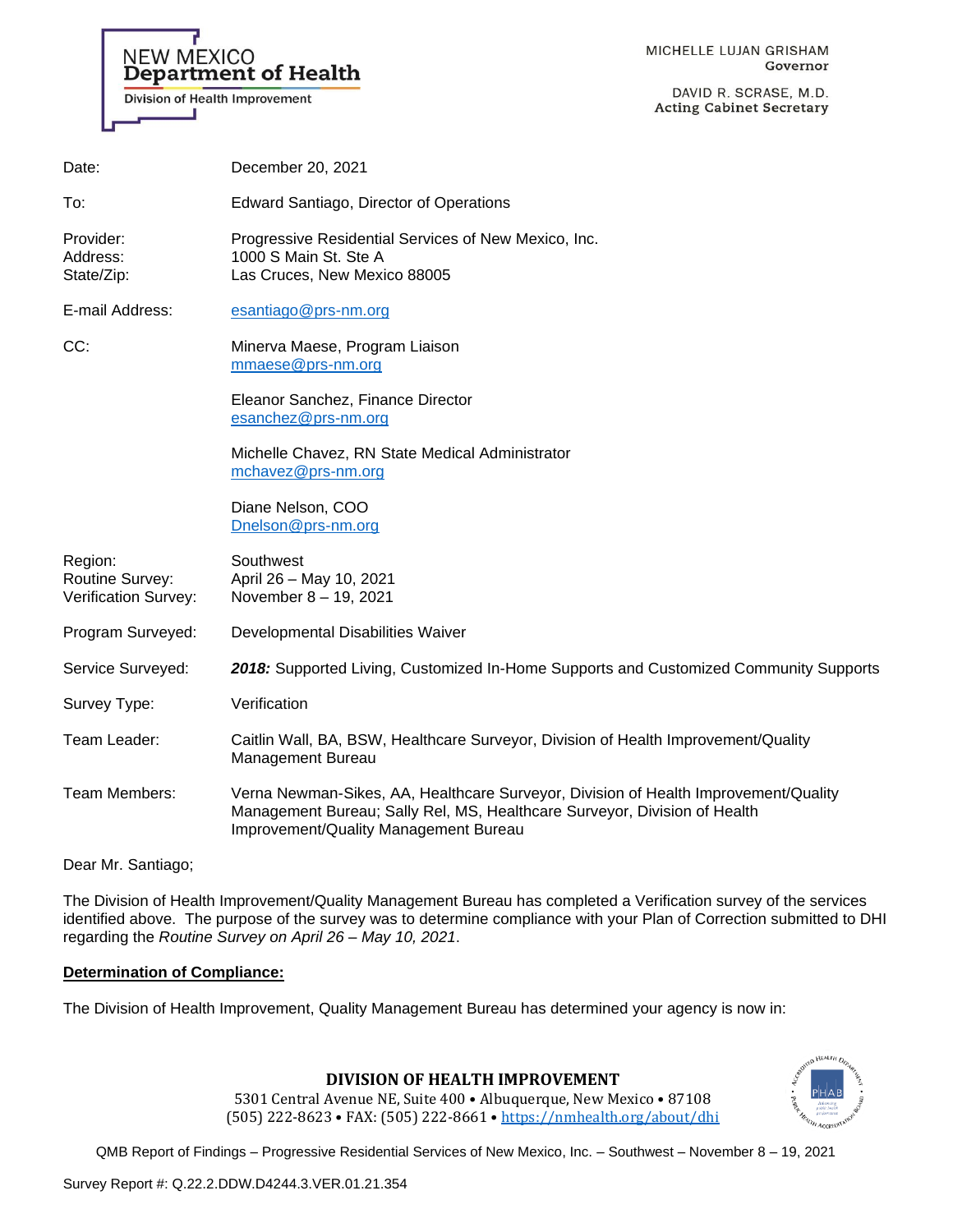*Partial Compliance with Standard Level Tags and Conditions of Participation Level Tags:* This determination is based on noncompliance with one to five (1 – 5) Condition of Participation Level Tags *(refer to Attachment D for details)*. The attached QMB Report of Findings indicates Standard Level and Condition of Participation Level deficiencies identified and requires completion and implementation of a Plan of Correction.

The following tags are identified as Condition of Participation Level:

- Tag # 1A09 Medication Delivery Routine Medication Administration *(New / Repeat Findings)*
- Tag # 1A09.1 Medication Delivery PRN Medication Administration *(New / Repeat Findings)*
- Tag # 1A09.2 Medication Delivery Nurse Approval for PRN Medication*(New / Repeat Findings)*
- Tag # 1A15.2 Administrative Case File: Healthcare Documentation (Therap and Required Plans) *(Repeat Findings)*

The following tags are identified as Standard Level:

• Tag # 1A22 Agency Personnel Competency *(New / Repeat Findings)*

However, due to the new/repeat deficiencies your agency will be referred to the Internal Review Committee (IRC). Your agency will also be required to contact your DDSD Regional Office for technical assistance and follow up and complete the Plan of Correction document attached at the end of this report. Please respond to the Plan of Correction Coordinator within 10 business days of receipt of this letter.

## **Plan of Correction:**

The attached Report of Findings identifies the new/repeat Standard Level deficiencies found during your agency's verification compliance review. You are required to complete and implement a Plan of Correction. Your agency has a total of 10 business days from the receipt of this letter. The Plan of Correction must include the following:

- 1. Evidence your agency has contacted your DDSD Regional Office for technical assistance;
- 2. A Plan of Correction detailing Quality Assurance/Quality Improvement processes to prevent your agency from receiving deficiencies in the future. Please use the format provided at the end of this report;
- 3. Documentation verifying that newly cited deficiencies have been corrected.

## **Submission of your Plan of Correction:**

Please submit your agency's Plan of Correction and documentation verifying correction of survey deficiencies within 10 business days of receipt of this letter to the parties below:

**1. Quality Management Bureau, Attention: Plan of Correction Coordinator 5301 Central Ave. NE Suite 400, New Mexico 87108 [MonicaE.Valdez@state.nm.us](mailto:MonicaE.Valdez@state.nm.us)**

# **2. Developmental Disabilities Supports Division Regional Office for region of service surveyed**

Failure to submit your POC within the allotted 10 business days may result in the imposition of a \$200 per day Civil Monetary Penalty until it is received, completed and/or implemented.

Please contact the Plan of Correction Coordinator, Monica Valdez at 505-273-1930 or email at: [MonicaE.Valdez@state.nm.us](mailto:MonicaE.Valdez@state.nm.us) if you have questions about the survey or the report. Thank you for your cooperation and for the work you perform.

Sincerely,

Caitlin Wall, BA, BSW

Caitlin Wall, BA, BSW Team Lead/Healthcare Surveyor Division of Health Improvement Quality Management Bureau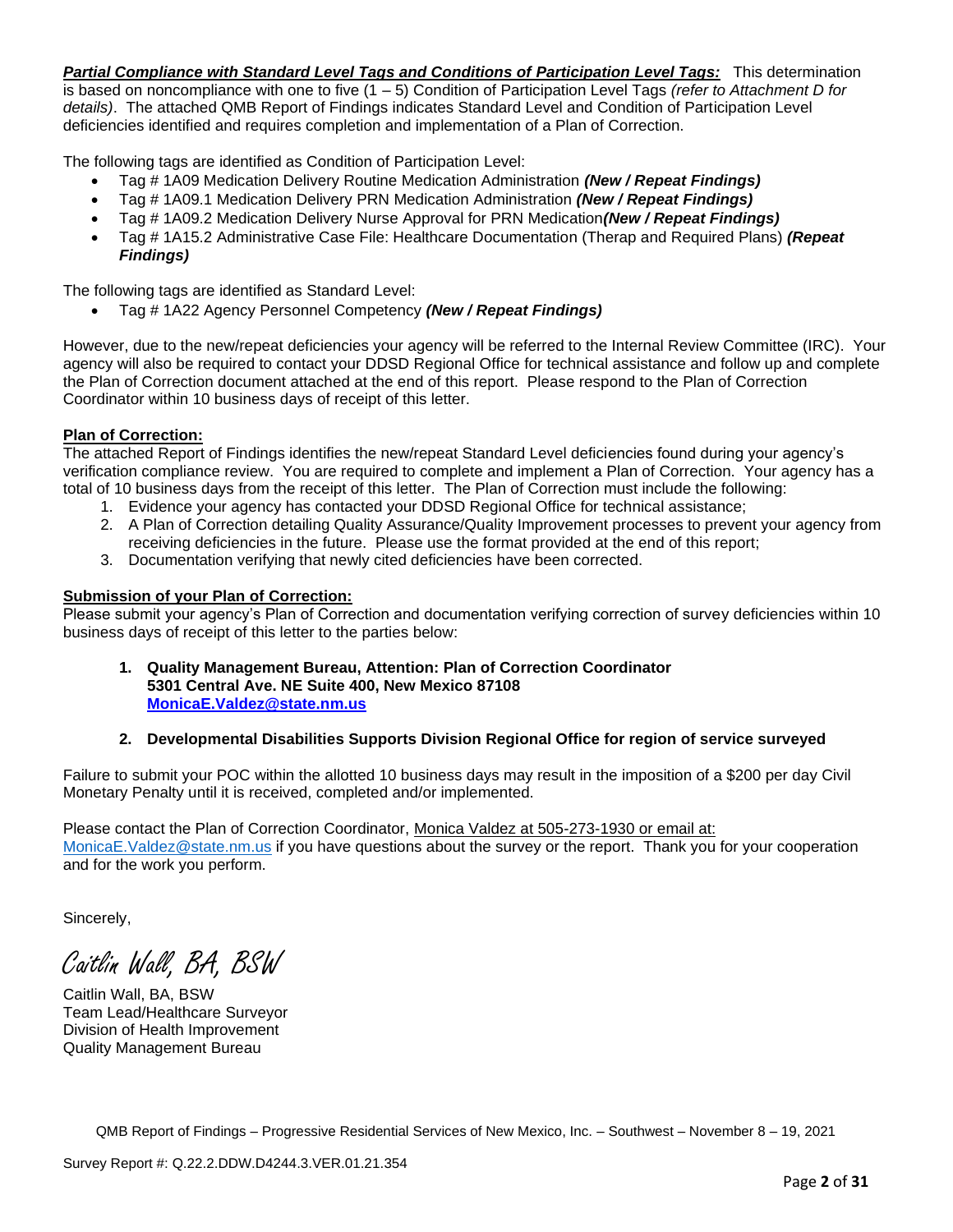| <b>Survey Process Employed:</b>                                      |                                                                                                                                                                                                                                       |
|----------------------------------------------------------------------|---------------------------------------------------------------------------------------------------------------------------------------------------------------------------------------------------------------------------------------|
| <b>Administrative Review Start Date:</b>                             | November 8, 2021                                                                                                                                                                                                                      |
| Contact:                                                             | <b>Progressive Residential Services of New Mexico, Inc.</b><br>Minerva Maese, Program Liaison                                                                                                                                         |
|                                                                      | <b>DOH/DHI/QMB</b><br>Caitlin Wall, BA, BSW, Team Lead/Healthcare Surveyor                                                                                                                                                            |
| <b>Exit Conference Date:</b>                                         | November 19, 2021                                                                                                                                                                                                                     |
| Present:                                                             | Progressive Residential Services of New Mexico, Inc.<br><b>Edward Santiago, Director of Operations</b><br>Minerva Maese, Program Liaison<br>Michelle Chavez, RN State Medical Administrator<br>Stephen Rodriguez, Service Coordinator |
|                                                                      | <b>DOH/DHI/QMB</b><br>Caitlin Wall, BA, BSW, Team Lead/Healthcare Surveyor<br>Amanda Castaneda-Holguin, MPA, Healthcare Surveyor Supervisor<br>Verna Newman-Sikes, AA, Healthcare Surveyor<br>Sally Rel, MS, Healthcare Surveyor      |
| <b>Administrative Locations Visited:</b>                             | 0 (Note: No administrative locations visited due to COVID-19 Public<br>Health Emergency.)                                                                                                                                             |
| <b>Total Sample Size:</b>                                            | 5                                                                                                                                                                                                                                     |
|                                                                      | 1 - Jackson Class Members<br>4 - Non-Jackson Class Members                                                                                                                                                                            |
|                                                                      | 5 - Supported Living<br>5 - Customized Community Supports                                                                                                                                                                             |
| Persons Served Records Reviewed                                      | 5                                                                                                                                                                                                                                     |
| <b>Direct Support Personnel Records Reviewed</b>                     | 61                                                                                                                                                                                                                                    |
| Direct Support Personnel Interviewed during<br><b>Routine Survey</b> | 10 (Note: Interviews conducted by video / phone due to<br>COVID-19 Public Health Emergency)                                                                                                                                           |
| Service Coordinator Records Reviewed                                 | 3                                                                                                                                                                                                                                     |
| Nurse Interview completed during<br><b>Routine Survey</b>            | 1                                                                                                                                                                                                                                     |

Administrative Processes and Records Reviewed:

- Medicaid Billing/Reimbursement Records for all Services Provided
- Accreditation Records
- Individual Medical and Program Case Files, including, but not limited to: <sup>o</sup>Individual Service Plans
	- Progress on Identified Outcomes
	- **<sup>o</sup>Healthcare Plans**
	- Medication Administration Records
	- Medical Emergency Response Plans
	- **<sup>o</sup>Therapy Evaluations and Plans**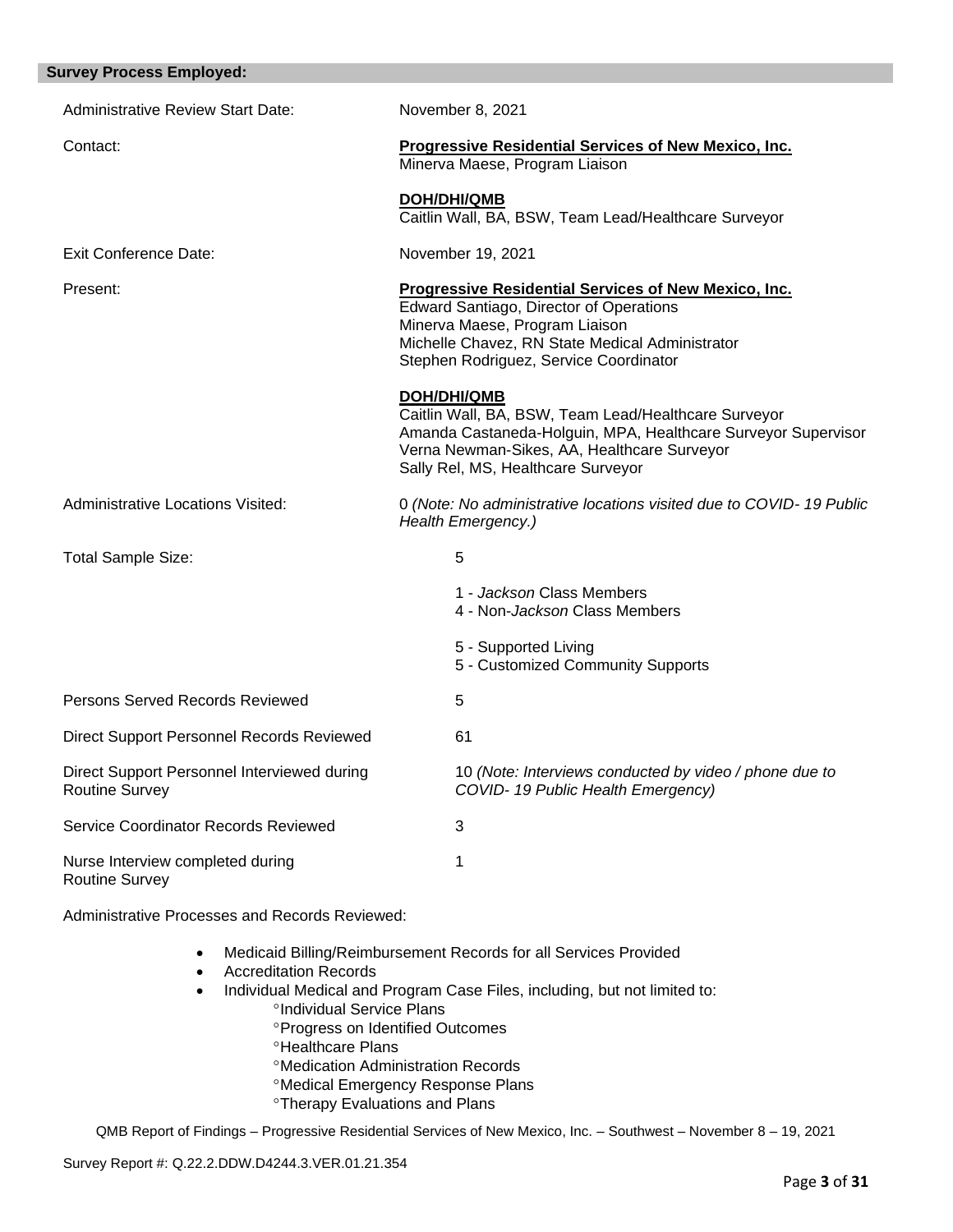Healthcare Documentation Regarding Appointments and Required Follow-Up Other Required Health Information

- Internal Incident Management Reports and System Process / General Events Reports
- Personnel Files, including nursing and subcontracted staff
- Staff Training Records, Including Competency Interviews with Staff
- Agency Policy and Procedure Manual
- Caregiver Criminal History Screening Records
- Consolidated Online Registry/Employee Abuse Registry
- Human Rights Committee Notes and Meeting Minutes
- Quality Assurance / Improvement Plan
- CC: Distribution List: DOH Division of Health Improvement
	- DOH Developmental Disabilities Supports Division
	- DOH Office of Internal Audit
	- HSD Medical Assistance Division
	- NM Attorney General's Office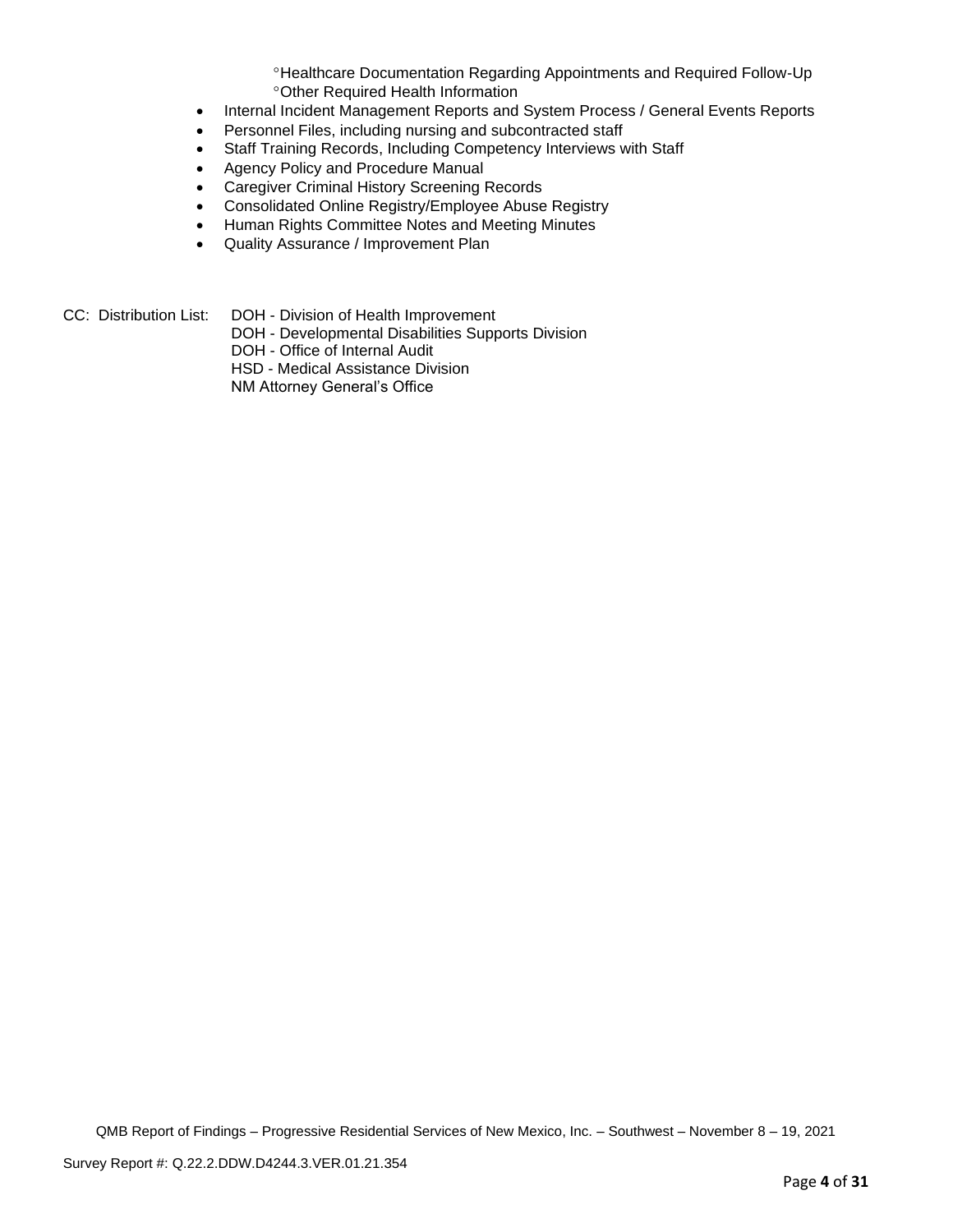## **Department of Health, Division of Health Improvement QMB Determination of Compliance Process**

The Division of Health Improvement, Quality Management Bureau (QMB) surveys compliance of the Developmental Disabilities Waiver (DDW) standards and other state and federal regulations. For the purpose of the LCA / CI survey the CMS waiver assurances have been grouped into four (4) Service Domains: Plan of Care (ISP Implementation); Qualified Providers; Health, Welfare and Safety; and Administrative Oversight (note that Administrative Oversight listed in this document is not the same as the CMS assurance of Administrative Authority. Used in this context it is related to the agency's operational policies and procedures, Quality Assurance system and Medicaid billing and reimbursement processes.)

The QMB Determination of Compliance process is based on provider compliance or non-compliance with standards and regulations identified during the on-site survey process and as reported in the QMB Report of Findings. All areas reviewed by QMB have been agreed to by DDSD and DHI/QMB and are reflective of CMS requirements. All deficiencies (non-compliance with standards and regulations) are identified and cited as either a Standard level deficiency or a Condition of Participation level deficiency in the QMB Reports of Findings. All deficiencies require corrective action when non-compliance is identified.

Each deficiency in your Report of Findings has been predetermined to be a Standard Level Deficiency, a Condition of Participation Level Deficiency, if below 85% compliance or a non-negotiable Condition of Participation Level Deficiency. Your Agency's overall Compliance Determination is based on a Scope and Severity Scale which takes into account the number of Standard and Condition Level Tags cited as well as the percentage of Individuals affected in the sample.

# **Conditions of Participation (CoPs)**

CoPs are based on the Centers for Medicare and Medicaid Services, Home and Community-Based Waiver required assurances, in addition to the New Mexico Developmental Disability Waiver (DDW) Service Standards. The Division of Health Improvement (DHI), in conjunction with the Developmental Disability Support Division (DDSD), has identified certain deficiencies that have the potential to be a Condition of Participation Level, if the tag falls below 85% compliance based on the number of people affected. Additionally, there are what are called nonnegotiable Conditions of Participation, regardless if one person or multiple people are affected. In this context, a CoP is defined as an essential / fundamental regulation or standard, which when out of compliance directly affects the health and welfare of the Individuals served. If no deficiencies within a Tag are at the level of a CoP, it is cited as a Standard Level Deficiency.

# *Service Domains and CoPs for Living Care Arrangements and Community Inclusion are as follows:*

**Service Domain: Service Plan: ISP Implementation -** *Services are delivered in accordance with the service plan, including type, scope, amount, duration and frequency specified in the service plan.*

#### **Potential Condition of Participation Level Tags, if compliance is below 85%:**

- **1A08.3 –** Administrative Case File: Individual Service Plan / ISP Components
- **1A32 –** Administrative Case File: Individual Service Plan Implementation
- **LS14 –** Residential Service Delivery Site Case File (ISP and Healthcare Requirements)
- **IS14 –** CCS / CIES Service Delivery Site Case File (ISP and Healthcare Requirements)

**Service Domain: Qualified Providers -** *The State monitors non-licensed/non-certified providers to assure adherence to waiver requirements. The State implements its policies and procedures for verifying that provider training is conducted in accordance with State requirements and the approved waiver.*

#### **Potential Condition of Participation Level Tags, if compliance is below 85%:**

- **1A20 -** Direct Support Personnel Training
- **1A22 -** Agency Personnel Competency
- **1A37 –** Individual Specific Training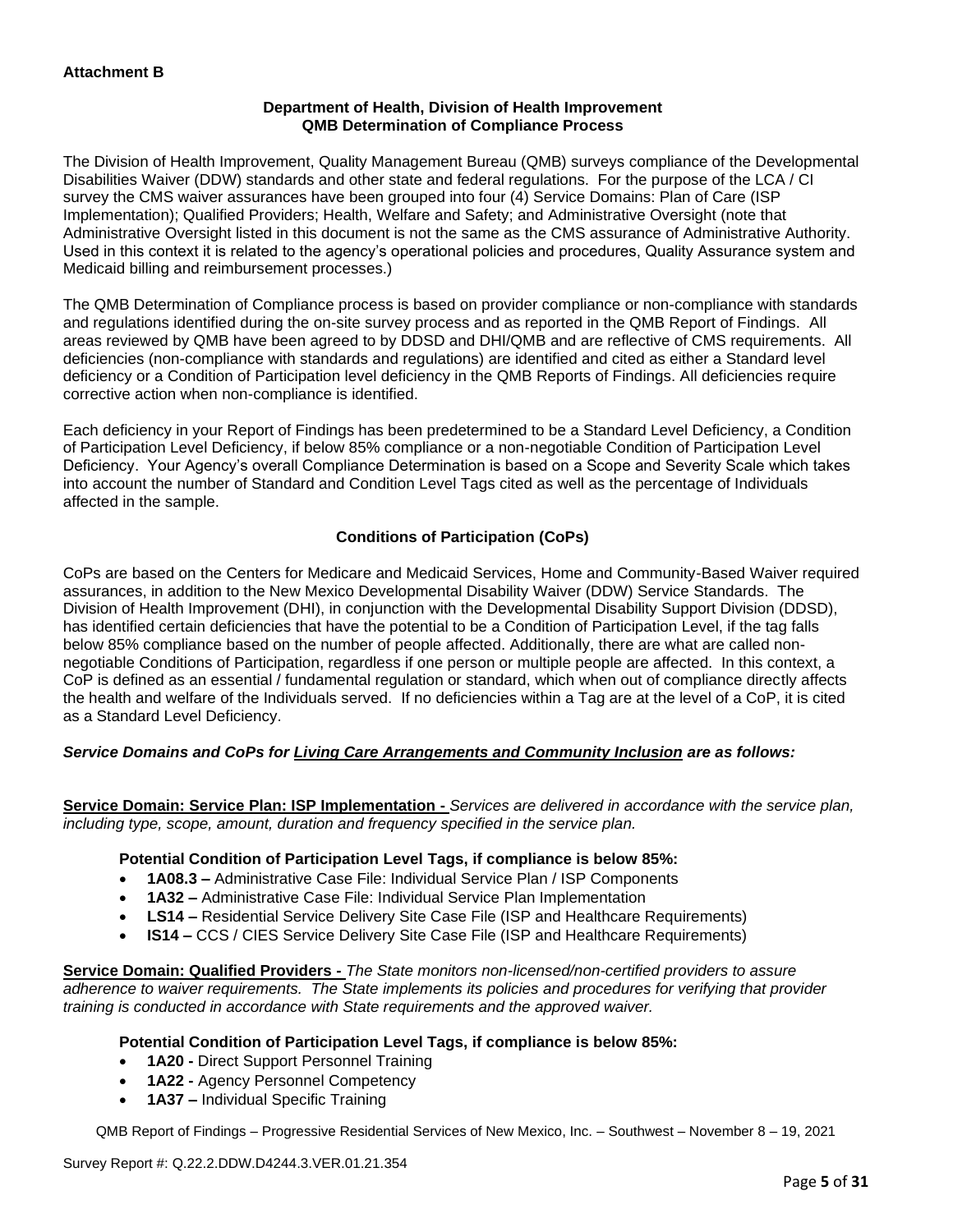### **Non-Negotiable Condition of Participation Level Tags (one or more Individuals are cited):**

- **1A25.1 –** Caregiver Criminal History Screening
- **1A26.1 –** Consolidated On-line Registry Employee Abuse Registry

**Service Domain: Health, Welfare and Safety -** *The State, on an ongoing basis, identifies, addresses and seeks to prevent occurrences of abuse, neglect and exploitation. Individuals shall be afforded their basic human rights. The provider supports individuals to access needed healthcare services in a timely manner.*

### **Potential Condition of Participation Level Tags, if compliance is below 85%:**

- **1A08.2 –** Administrative Case File: Healthcare Requirements & Follow-up
- **1A09 –** Medication Delivery Routine Medication Administration
- **1A09.1 –** Medication Delivery PRN Medication Administration
- **1A15.2 –** Administrative Case File: Healthcare Documentation (Therap and Required Plans)

#### **Non-Negotiable Condition of Participation Level Tags (one or more Individuals are cited):**

- **1A05 –** General Requirements / Agency Policy and Procedure Requirements
- **1A07 –** Social Security Income (SSI) Payments
- **1A09.2 –** Medication Delivery Nurse Approval for PRN Medication
- **1A15 –** Healthcare Coordination Nurse Availability / Knowledge
- **1A31 –** Client Rights/Human Rights
- **LS25.1 –** Residential Reqts. (Physical Environment Supported Living / Family Living / Intensive Medical Living)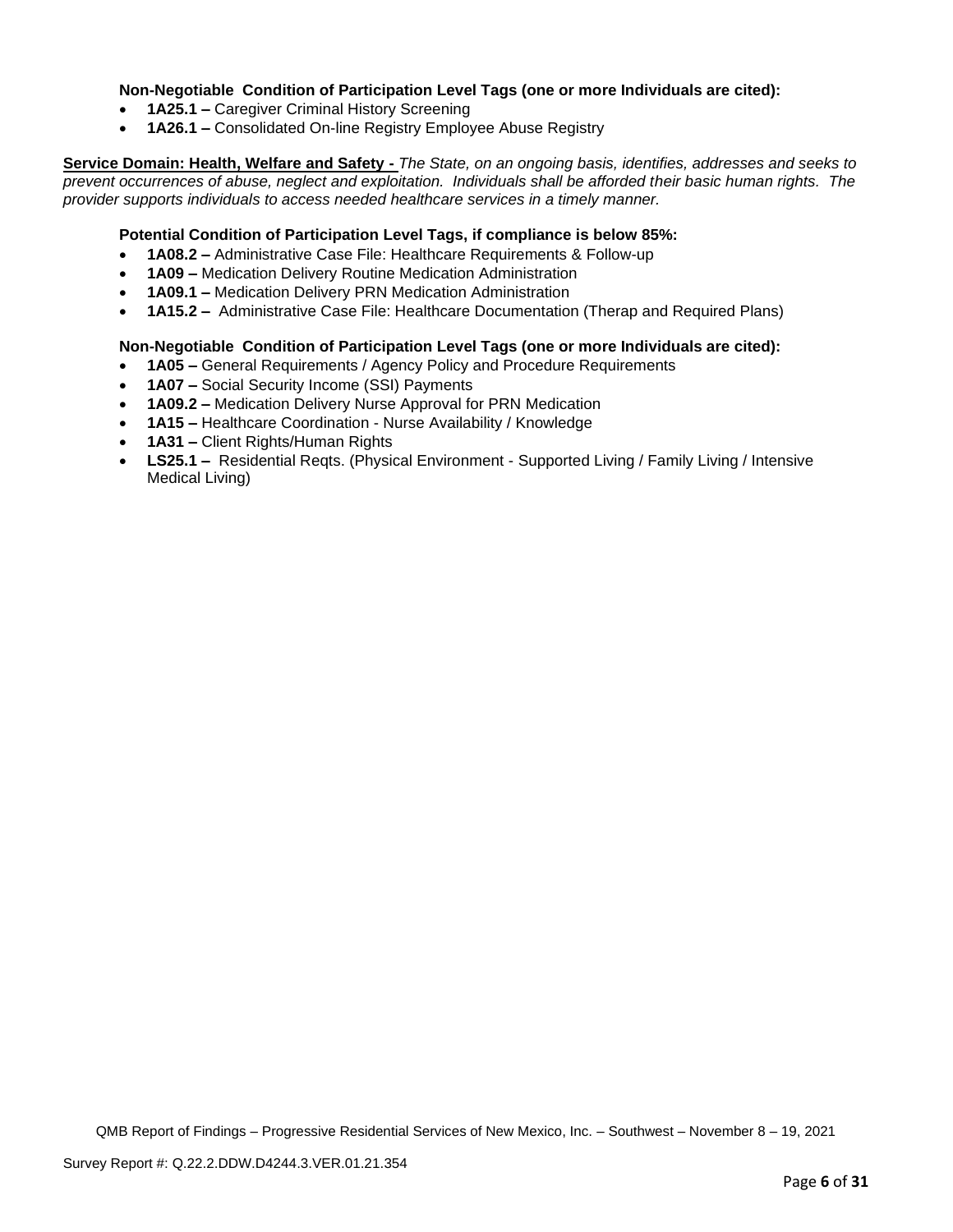## **Attachment C**

#### **Guidelines for the Provider Informal Reconsideration of Finding (IRF) Process**

#### **Introduction:**

Throughout the QMB Survey process, surveyors are openly communicating with providers. Open communication means surveyors have clarified issues and/or requested missing information before completing the review through the use of the signed/dated "Document Request," or "Administrative Needs," etc. forms. Regardless, there may still be instances where the provider disagrees with a specific finding. Providers may use the following process to informally dispute a finding.

#### **Instructions:**

- 1. The Informal Reconsideration of the Finding (IRF) request must be received in writing to the QMB Bureau Chief **within 10 business days** of receipt of the final Report of Findings **(***Note: No extensions are granted for the IRF)***.**
- 2. The written request for an IRF *must* be completed on the QMB Request for Informal Reconsideration of Finding form available on the QMB website: <https://nmhealth.org/about/dhi/cbp/irf/>
- 3. The written request for an IRF must specify in detail the request for reconsideration and why the finding is inaccurate.
- 4. The IRF request must include all supporting documentation or evidence.
- 5. If you have questions about the IRF process, email the IRF Chairperson, Valerie V. Valdez at [valerie.valdez@state.nm.us](mailto:valerie.valdez@state.nm.us) for assistance.

#### **The following limitations apply to the IRF process:**

- The written request for an IRF and all supporting evidence must be received within 10 business days.
- Findings based on evidence requested during the survey and not provided may not be subject to reconsideration.
- The supporting documentation must be new evidence not previously reviewed or requested by the survey team.
- Providers must continue to complete their Plan of Correction during the IRF process
- Providers may not request an IRF to challenge the sampling methodology.
- Providers may not request an IRF based on disagreement with the nature of the standard or regulation.
- Providers may not request an IRF to challenge the team composition.
- Providers may not request an IRF to challenge the DHI/QMB determination of compliance or the length of their DDSD provider contract.

A Provider forfeits the right to an IRF if the request is not received within 10 business days of receiving the report and/or does not include all supporting documentation or evidence to show compliance with the standards and regulations.

The IRF Committee will review the request; the Provider will be notified in writing of the ruling; no face-to-face meeting will be conducted.

When a Provider requests that a finding be reconsidered, it does not stop or delay the Plan of Correction process. **Providers must continue to complete the Plan of Correction, including the finding in dispute regardless of the IRF status.** If a finding is removed or modified, it will be noted and removed or modified from the Report of Findings. It should be noted that in some cases a Plan of Correction may be completed prior to the IRF process being completed. The provider will be notified in writing on the decisions of the IRF committee.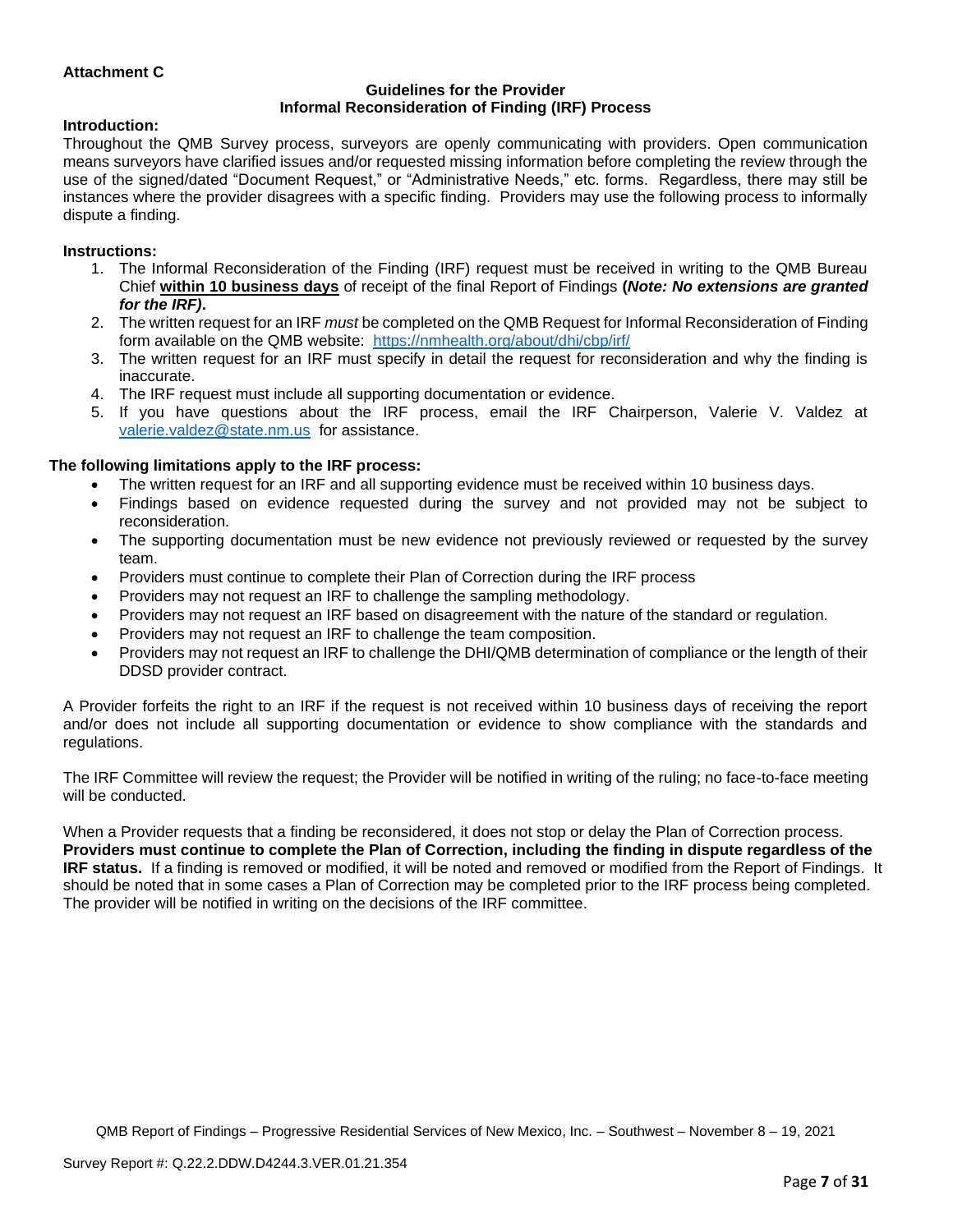# **QMB Determinations of Compliance**

## **Compliance:**

The QMB determination of *Compliance* indicates that a provider has either no deficiencies found during a survey or that no deficiencies at the Condition of Participation Level were found. The agency has obtained a level of compliance such that there is a minimal potential for harm to individuals' health and safety. To qualify for a determination of *Compliance*, the provider must have received no Conditions of Participation Level Deficiencies and have a minimal number of Individuals on the sample affected by the findings indicated in the Standards Level Tags.

### **Partial-Compliance with Standard Level Tags:**

The QMB determination of *Partial-Compliance with Standard Level Tags* indicates that a provider is in compliance with all Condition of Participation Level deficiencies but is out of compliance with a certain percentage of Standard Level deficiencies. This partial-compliance, if not corrected, may result in a negative outcome or the potential for more than minimal harm to individuals' health and safety. There are two ways to receive a determination of Partial Compliance with Standard Level Tags:

- 1. Your Report of Findings includes 16 or fewer Standards Level Tags with between 75% and 100% of the survey sample affected in any tag.
- 2. Your Report of Findings includes 17 or more Standard Level Tags with between 50% to 74% of the survey sample affected in any tag.

# **Partial-Compliance with Standard Level Tags and Condition of Participation Level Tags:**

The QMB determination of *Partial-Compliance with Standard Level Tags and Condition of Participation Level Tags*  indicates that a provider is out of compliance with one to five  $(1 - 5)$  Condition of Participation Level Tags. This partial-compliance, if not corrected, may result in a serious negative outcome or the potential for more than minimal harm to individuals' health and safety.

#### **Non-Compliance:**

The QMB determination of *Non-Compliance* indicates a provider is significantly out of compliance with both Standard Level deficiencies and Conditions of Participation level deficiencies. This non-compliance, if not corrected, may result in a serious negative outcome or the potential for more than minimal harm to individuals' health and safety. There are three ways an agency can receive a determination of Non-Compliance:

- 1. Your Report of Findings includes 17 or more total Tags with 0 to 5 Condition of Participation Level Tags with 75% to 100% of the survey sample affected in any Condition of Participation Level tag.
- 2. Your Report of Findings includes any amount of Standard Level Tags with 6 or more Condition of Participation Level Tags.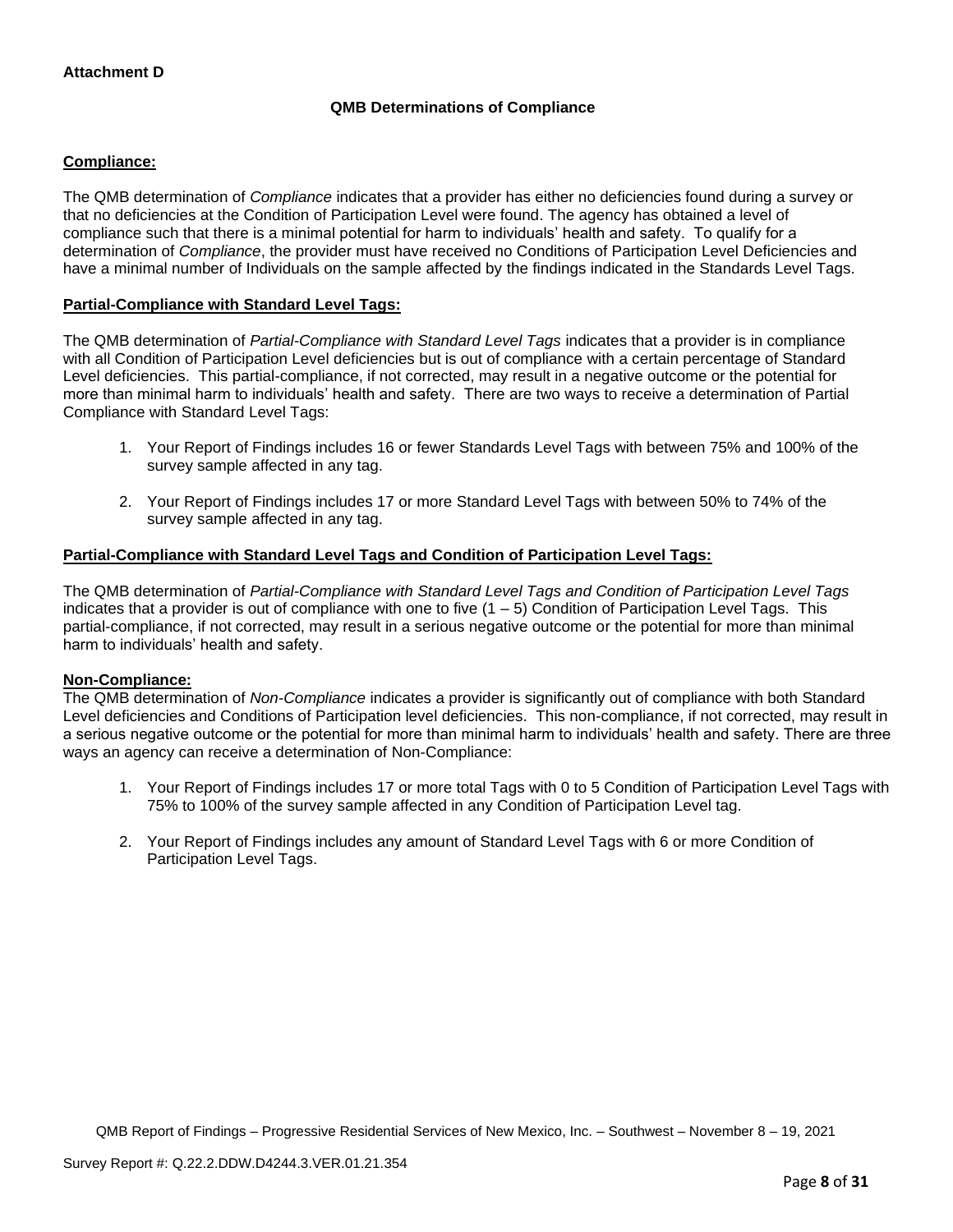| Compliance                                                                                                 | <b>Weighting</b>                                                                                                              |                                                                                                                          |                                                                                                                          |                                                                                                                        |                                                                                                                                |                                                                                                                             |                                                                                                               |
|------------------------------------------------------------------------------------------------------------|-------------------------------------------------------------------------------------------------------------------------------|--------------------------------------------------------------------------------------------------------------------------|--------------------------------------------------------------------------------------------------------------------------|------------------------------------------------------------------------------------------------------------------------|--------------------------------------------------------------------------------------------------------------------------------|-----------------------------------------------------------------------------------------------------------------------------|---------------------------------------------------------------------------------------------------------------|
| <b>Determination</b>                                                                                       |                                                                                                                               | LOW                                                                                                                      | <b>MEDIUM</b>                                                                                                            |                                                                                                                        |                                                                                                                                | <b>HIGH</b>                                                                                                                 |                                                                                                               |
| <b>Total Tags:</b>                                                                                         | up to 16                                                                                                                      | 17 or more                                                                                                               | up to 16                                                                                                                 | 17 or more                                                                                                             | <b>Any Amount</b>                                                                                                              | 17 or more                                                                                                                  | <b>Any Amount</b>                                                                                             |
|                                                                                                            | and                                                                                                                           | and                                                                                                                      | and                                                                                                                      | and                                                                                                                    | And/or                                                                                                                         | and                                                                                                                         | And/or                                                                                                        |
| <b>COP Level Tags:</b>                                                                                     | 0 COP                                                                                                                         | 0 COP                                                                                                                    | 0 COP                                                                                                                    | 0 COP                                                                                                                  | 1 to 5 COP                                                                                                                     | 0 to 5 CoPs                                                                                                                 | 6 or more COP                                                                                                 |
|                                                                                                            | and                                                                                                                           | and                                                                                                                      | and                                                                                                                      | and                                                                                                                    |                                                                                                                                | and                                                                                                                         |                                                                                                               |
| Sample Affected:                                                                                           | 0 to 74%                                                                                                                      | 0 to 49%                                                                                                                 | 75 to 100%                                                                                                               | 50 to 74%                                                                                                              |                                                                                                                                | 75 to 100%                                                                                                                  |                                                                                                               |
| "Non-Compliance"                                                                                           |                                                                                                                               |                                                                                                                          |                                                                                                                          |                                                                                                                        |                                                                                                                                | 17 or more<br><b>Total Tags with</b><br>75 to 100% of<br>the Individuals<br>in the sample<br>cited in any CoP<br>Level tag. | Any Amount of<br><b>Standard Level</b><br>Tags and 6 or<br>more Conditions<br>of Participation<br>Level Tags. |
| "Partial Compliance<br>with Standard Level<br>tags and Condition of<br><b>Participation Level</b><br>Tags" |                                                                                                                               |                                                                                                                          |                                                                                                                          |                                                                                                                        | <b>Any Amount</b><br><b>Standard Level</b><br>Tags, plus 1 to 5<br><b>Conditions of</b><br><b>Participation Level</b><br>tags. |                                                                                                                             |                                                                                                               |
| "Partial Compliance<br>with Standard Level<br>tags"                                                        |                                                                                                                               |                                                                                                                          | up to 16<br><b>Standard Level</b><br>Tags with 75 to<br>100% of the<br>individuals in<br>the sample cited<br>in any tag. | 17 or more<br><b>Standard Level</b><br>Tags with 50 to<br>74% of the<br>individuals in<br>the sample cited<br>any tag. |                                                                                                                                |                                                                                                                             |                                                                                                               |
| "Compliance"                                                                                               | Up to 16<br><b>Standard Level</b><br>Tags with 0 to<br><b>74% of the</b><br>individuals in<br>the sample<br>cited in any tag. | 17 or more<br><b>Standard Level</b><br>Tags with 0 to<br>49% of the<br>individuals in<br>the sample cited<br>in any tag. |                                                                                                                          |                                                                                                                        |                                                                                                                                |                                                                                                                             |                                                                                                               |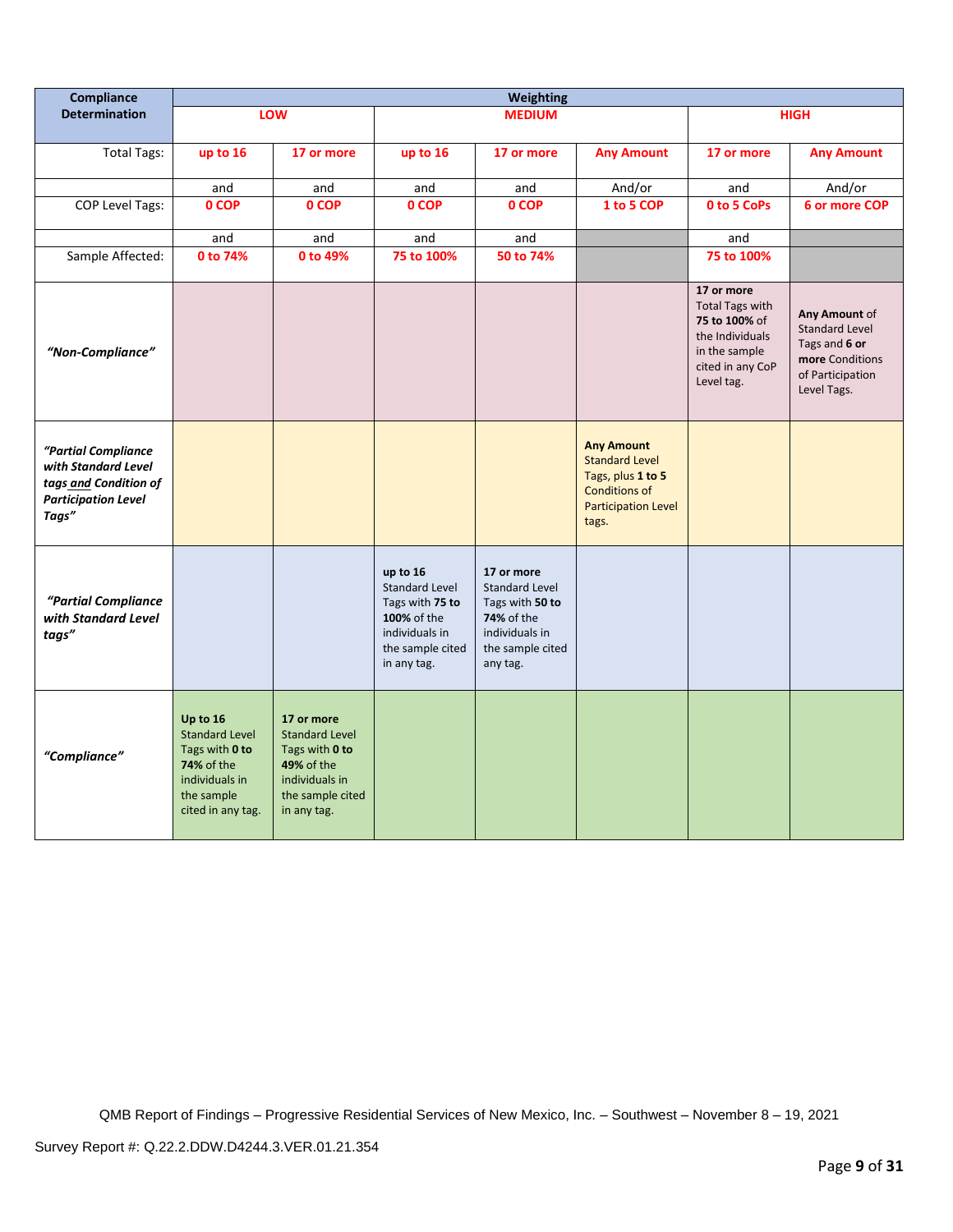### **Agency: Progressive Residential Services of New Mexico, Inc. - Southwest Region** Program: Developmental Disabilities Waiver<br>Service: 2018: Supported Living, Customize 2018: Supported Living, Customized In-Home Supports and Customized Community Supports Verification Survey Type: **Routine Survey: April 26 – May 10, 2021 Verification Survey: November 8 – 19, 2021**

| <b>Standard of Care</b>                                                                                                                                 | <b>Routine Survey Deficiencies</b>                    | <b>Verification Survey New and Repeat Deficiencies</b> |  |  |  |
|---------------------------------------------------------------------------------------------------------------------------------------------------------|-------------------------------------------------------|--------------------------------------------------------|--|--|--|
|                                                                                                                                                         | April 26 - May 10, 2021                               | November 8 - 19, 2021                                  |  |  |  |
| Service Domain: Qualified Providers - The State monitors non-licensed/non-certified providers to assure adherence to waiver requirements. The State     |                                                       |                                                        |  |  |  |
| implements its policies and procedures for verifying that provider training is conducted in accordance with State requirements and the approved waiver. |                                                       |                                                        |  |  |  |
| Tag #1A22 Agency Personnel Competency                                                                                                                   | <b>Condition of Participation Level Deficiency</b>    | <b>Standard Level Deficiency</b>                       |  |  |  |
| Developmental Disabilities (DD) Waiver Service                                                                                                          | After an analysis of the evidence it has been         | <b>New/Repeat Finding:</b>                             |  |  |  |
| Standards 2/26/2018; Re-Issue: 12/28/2018; Eff                                                                                                          | determined there is a significant potential for a     |                                                        |  |  |  |
| 1/1/2019                                                                                                                                                | negative outcome to occur.                            | Per the Plan of Correction approved on 7/26/2021,      |  |  |  |
| <b>Chapter 13: Nursing Services 13.2.11 Training</b>                                                                                                    |                                                       | "PRS Service Coordinator and Residential Specialist    |  |  |  |
| and Implementation of Plans:                                                                                                                            | Based on interview, the Agency did not ensure         | (DSS) or designee (i.e., Program Liaison) during       |  |  |  |
| 1. RNs and LPNs are required to provide Individual                                                                                                      | training competencies were met for 4 of 11 Direct     | monthly house visit will review and assess the DSP     |  |  |  |
| Specific Training (IST) regarding HCPs and MERPs.                                                                                                       | Support Personnel.                                    | on shift knowledge about individuals IST." No          |  |  |  |
| 2. The agency nurse is required to deliver and                                                                                                          |                                                       | evidence of completed monthly house visits with a      |  |  |  |
| document training for DSP/DSS regarding the                                                                                                             | When DSP were asked, if the Individual had a          | review and assessment of DSP knowledge about           |  |  |  |
| healthcare interventions/strategies and MERPs that                                                                                                      | <b>Positive Behavioral Supports Plan (PBSP), have</b> | Individual's IST was provided during the Verification  |  |  |  |
| the DSP are responsible to implement, clearly                                                                                                           | you been trained on the PBSP and what does the        | Survey completed November 8 - 19, 2021.                |  |  |  |
| indicating level of competency achieved by each                                                                                                         | plan cover, the following was reported:               |                                                        |  |  |  |
| trainee as described in Chapter 17.10 Individual-                                                                                                       |                                                       |                                                        |  |  |  |
| Specific Training.                                                                                                                                      | • DSP #521 stated, "No." According to the             |                                                        |  |  |  |
|                                                                                                                                                         | Individual Specific Training Section of the ISP,      |                                                        |  |  |  |
| <b>Chapter 17: Training Requirement</b>                                                                                                                 | the Individual requires a Positive Behavioral         |                                                        |  |  |  |
| 17.10 Individual-Specific Training: The following                                                                                                       | Supports Plan. (Individual #1)                        |                                                        |  |  |  |
| are elements of IST: defined standards of                                                                                                               |                                                       |                                                        |  |  |  |
| performance, curriculum tailored to teach skills and                                                                                                    | • DSP #558 stated, "No." According to the             |                                                        |  |  |  |
| knowledge necessary to meet those standards of                                                                                                          | Individual Specific Training Section of the ISP,      |                                                        |  |  |  |
| performance, and formal examination or                                                                                                                  | the Individual requires a Positive Behavioral         |                                                        |  |  |  |
| demonstration to verify standards of performance,                                                                                                       | Supports Plan. (Individual #1)                        |                                                        |  |  |  |
| using the established DDSD training levels of                                                                                                           |                                                       |                                                        |  |  |  |
| awareness, knowledge, and skill.                                                                                                                        | When DSP were asked, if they received training        |                                                        |  |  |  |
| Reaching an awareness level may be                                                                                                                      | on the Individual's Behavioral Crisis Intervention    |                                                        |  |  |  |
| accomplished by reading plans or other information.                                                                                                     | Plan (BCIP) and if so, what the plan covered, the     |                                                        |  |  |  |
| The trainee is cognizant of information related to a                                                                                                    | following was reported:                               |                                                        |  |  |  |
| person's specific condition. Verbal or written recall of                                                                                                |                                                       |                                                        |  |  |  |
| basic information or knowing where to access the                                                                                                        | • DSP #550 stated, "No." According to the             |                                                        |  |  |  |
| information can verify awareness.                                                                                                                       | Individual Specific Training Section of the ISP,      |                                                        |  |  |  |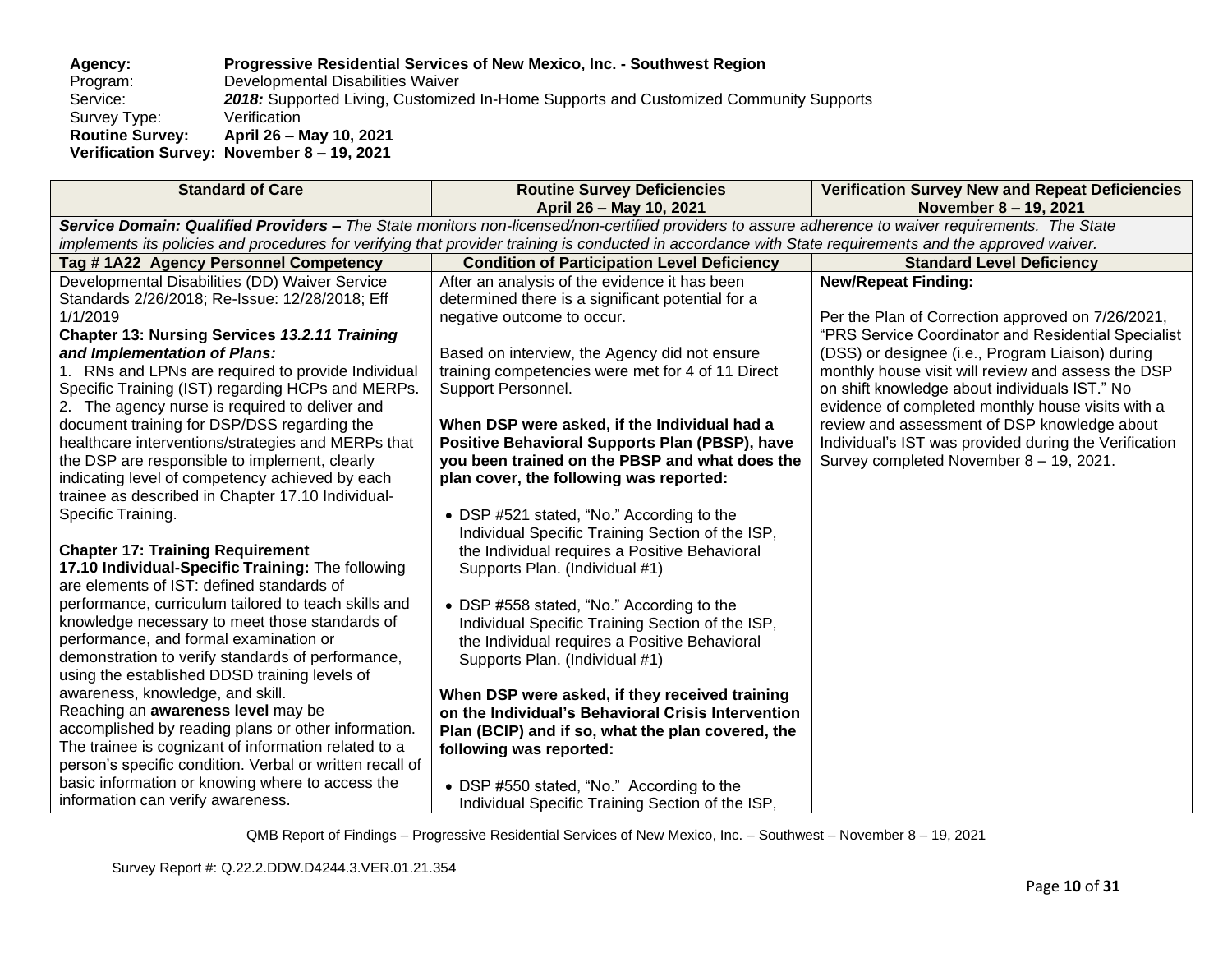| Reaching a knowledge level may take the form of<br>the individual has a Behavioral Crisis Intervention<br>observing a plan in action, reading a plan more<br>Plan. (Individual #5)<br>thoroughly, or having a plan described by the author<br>or their designee. Verbal or written recall or<br>• DSP #526 stated, "No. He doesn't have one."<br>demonstration may verify this level of competence.<br>According to the Individual Specific Training<br>Reaching a skill level involves being trained by a<br>Section of the ISP, the individual has a<br>therapist, nurse, designated or experienced<br>Behavioral Crisis Intervention Plan. (Individual<br>designated trainer. The trainer shall demonstrate the<br>#5)<br>techniques according to the plan. Then they observe<br>and provide feedback to the trainee as they<br>When DSP were asked, if the individual required<br>implement the techniques. This should be repeated<br>a physical restraint such as MANDT, CPI or<br>until competence is demonstrated. Demonstration of<br>Handle with care, the following was reported:<br>skill or observed implementation of the techniques or<br>strategies verifies skill level competence. Trainees<br>• DSP #550 stated, "No. Not at all." According to<br>should be observed on more than one occasion to<br>the Behavioral Crisis Intervention Plan for ISP<br>ensure appropriate techniques are maintained and<br>Term 5/28/2020 - 5/27/2021, "If his behavior<br>to provide additional coaching/feedback.<br>continues to endanger the health and well-being<br>Individuals shall receive services from competent<br>of him or other consumers, physical holds may be<br>and qualified Provider Agency personnel who must<br>used." (Individual #5)<br>successfully complete IST requirements in<br>accordance with the specifications described in the<br>• DSP #526 stated, "No." According to the<br>ISP of each person supported.<br>Behavioral Crisis Intervention Plan for ISP Term<br>IST must be arranged and conducted at least<br>1.<br>5/28/2020 - 5/27/2021, "If his behavior continues |  |
|--------------------------------------------------------------------------------------------------------------------------------------------------------------------------------------------------------------------------------------------------------------------------------------------------------------------------------------------------------------------------------------------------------------------------------------------------------------------------------------------------------------------------------------------------------------------------------------------------------------------------------------------------------------------------------------------------------------------------------------------------------------------------------------------------------------------------------------------------------------------------------------------------------------------------------------------------------------------------------------------------------------------------------------------------------------------------------------------------------------------------------------------------------------------------------------------------------------------------------------------------------------------------------------------------------------------------------------------------------------------------------------------------------------------------------------------------------------------------------------------------------------------------------------------------------------------------------------------------------------------------------------------------------------------------------------------------------------------------------------------------------------------------------------------------------------------------------------------------------------------------------------------------------------------------------------------------------------------------------------------------------------------------------------------------------------------------------------------------------------------|--|
| annually. IST includes training on the ISP Desired<br>to endanger the health and well-being of him or<br>Outcomes, Action Plans, strategies, and information<br>other consumers, physical holds may be used."<br>about the person's preferences regarding privacy,<br>(Individual #5)<br>communication style, and routines. More frequent<br>training may be necessary if the annual ISP changes<br>before the year ends.<br>IST for therapy-related WDSI, HCPs, MERPs,<br>2.<br>CARMPs, PBSA, PBSP, and BCIP, must occur at<br>least annually and more often if plans change, or if<br>monitoring by the plan author or agency finds<br>incorrect implementation, when new DSP or CM are<br>assigned to work with a person, or when an existing<br>DSP or CM requires a refresher.<br>3. The competency level of the training is based on<br>the IST section of the ISP.<br>4. The person should be present for and involved in<br>IST whenever possible.<br>5. Provider Agencies are responsible for tracking of                                                                                                                                                                                                                                                                                                                                                                                                                                                                                                                                                                                                                                                                                                                                                                                                                                                                                                                                                                                                                                                                                                 |  |
| IST requirements.<br>6.<br>Provider Agencies must arrange and ensure that                                                                                                                                                                                                                                                                                                                                                                                                                                                                                                                                                                                                                                                                                                                                                                                                                                                                                                                                                                                                                                                                                                                                                                                                                                                                                                                                                                                                                                                                                                                                                                                                                                                                                                                                                                                                                                                                                                                                                                                                                                          |  |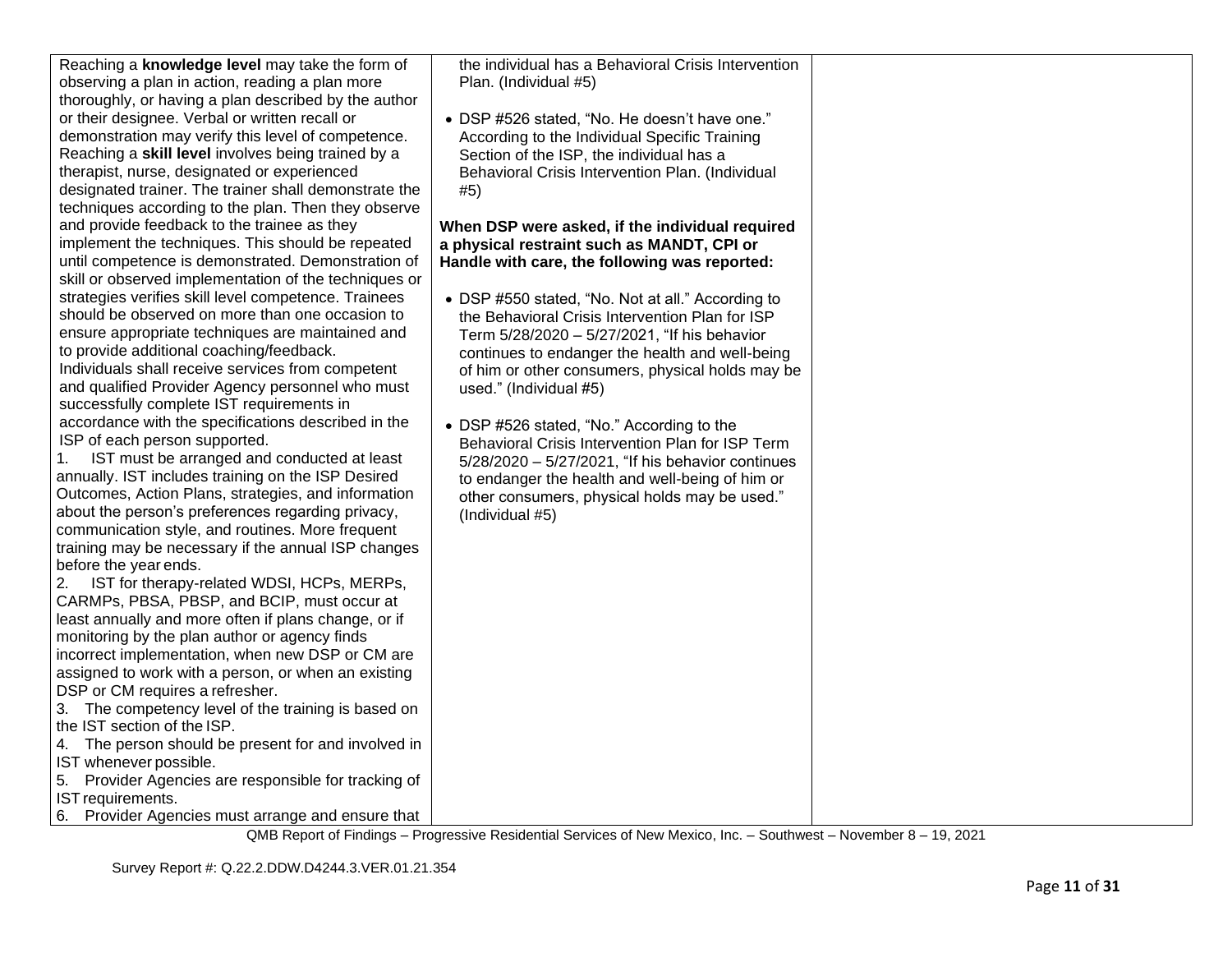| DSP's are trained on the contents of the plans in         |  |
|-----------------------------------------------------------|--|
| accordance with timelines indicated in the Individual-    |  |
| <b>Specific Training Requirements: Support Plans</b>      |  |
| section of the ISP and notify the plan authors when       |  |
| new DSP are hired to arrange for trainings.               |  |
| 7. If a therapist, BSC, nurse, or other author of a       |  |
| plan, healthcare or otherwise, chooses to designate       |  |
| a trainer, that person is still responsible for providing |  |
| the curriculum to the designated trainer. The author      |  |
| of the plan is also responsible for ensuring the          |  |
| designated trainer is verifying competency in             |  |
| alignment with their curriculum, doing periodic           |  |
| quality assurance checks with their designated            |  |
| trainer, and re-certifying the designated trainer at      |  |
| least annually and/or when there is a change to a         |  |
| person's plan.                                            |  |
|                                                           |  |
|                                                           |  |
|                                                           |  |
|                                                           |  |
|                                                           |  |
|                                                           |  |
|                                                           |  |
|                                                           |  |
|                                                           |  |
|                                                           |  |
|                                                           |  |
|                                                           |  |
|                                                           |  |
|                                                           |  |
|                                                           |  |
|                                                           |  |
|                                                           |  |
|                                                           |  |
|                                                           |  |
|                                                           |  |
|                                                           |  |
|                                                           |  |
|                                                           |  |
|                                                           |  |
|                                                           |  |
|                                                           |  |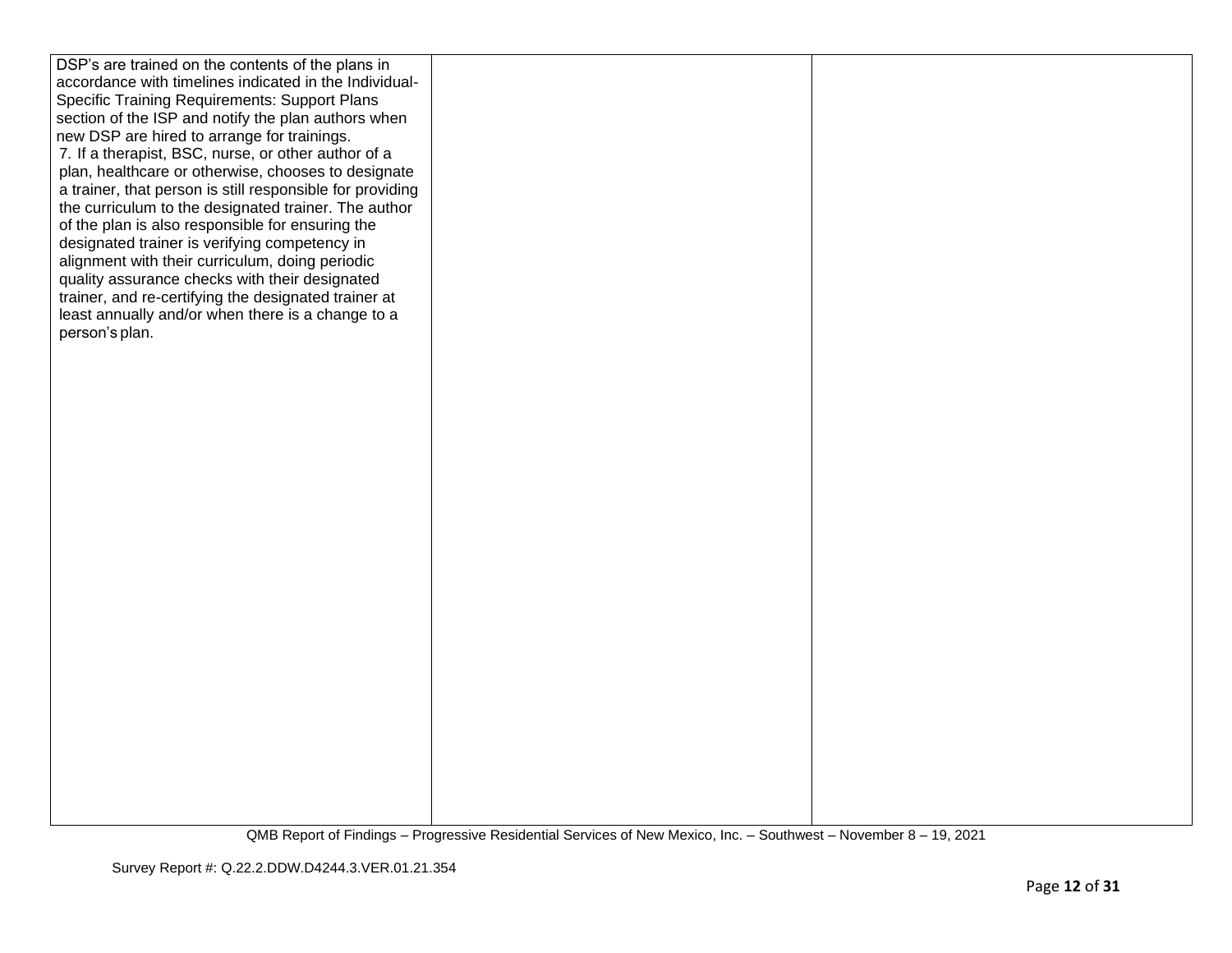| <b>Standard of Care</b>                                                                                                                                          | <b>Routine Survey Deficiencies</b><br>April 26 - May 10, 2021 | <b>Verification Survey New and Repeat Deficiencies</b><br>November 8 - 19, 2021 |  |  |  |  |
|------------------------------------------------------------------------------------------------------------------------------------------------------------------|---------------------------------------------------------------|---------------------------------------------------------------------------------|--|--|--|--|
| Service Domain: Health and Welfare - The state, on an ongoing basis, identifies, addresses and seeks to prevent occurrences of abuse, neglect and                |                                                               |                                                                                 |  |  |  |  |
| exploitation. Individuals shall be afforded their basic human rights. The provider supports individuals to access needed healthcare services in a timely manner. |                                                               |                                                                                 |  |  |  |  |
| Tag #1A09 Medication Delivery Routine                                                                                                                            | <b>Condition of Participation Level Deficiency</b>            | <b>Condition of Participation Level Deficiency</b>                              |  |  |  |  |
| <b>Medication Administration</b>                                                                                                                                 |                                                               |                                                                                 |  |  |  |  |
| Developmental Disabilities (DD) Waiver Service                                                                                                                   | After an analysis of the evidence it has been                 | <b>New/Repeat Findings:</b>                                                     |  |  |  |  |
| Standards 2/26/2018; Re-Issue: 12/28/2018; Eff                                                                                                                   | determined there is a significant potential for a             |                                                                                 |  |  |  |  |
| 1/1/2019                                                                                                                                                         | negative outcome to occur.                                    | After an analysis of the evidence it has been                                   |  |  |  |  |
| <b>Chapter 20: Provider Documentation and Client</b>                                                                                                             |                                                               | determined there is a significant potential for a                               |  |  |  |  |
| <b>Records 20.6 Medication Administration Record</b>                                                                                                             | Medication Administration Records (MAR) were                  | negative outcome to occur.                                                      |  |  |  |  |
| (MAR): A current Medication Administration                                                                                                                       | reviewed for the month of March 2021.                         |                                                                                 |  |  |  |  |
| Record (MAR) must be maintained in all settings                                                                                                                  |                                                               | Medication Administration Records (MAR) were                                    |  |  |  |  |
| where medications or treatments are delivered.                                                                                                                   | Based on record review, 5 of 6 individuals had                | reviewed for the month of October 2021.                                         |  |  |  |  |
| Family Living Providers may opt not to use MARs if                                                                                                               | Medication Administration Records (MAR), which                |                                                                                 |  |  |  |  |
| they are the sole provider who supports the person                                                                                                               | contained missing medications entries and/or other            | Based on record review, 3 of 5 individuals had                                  |  |  |  |  |
| with medications or treatments. However, if there                                                                                                                | errors:                                                       | Medication Administration Records (MAR), which                                  |  |  |  |  |
| are services provided by unrelated DSP, ANS for                                                                                                                  |                                                               | contained missing medications entries and/or other                              |  |  |  |  |
| Medication Oversight must be budgeted, and a MAR                                                                                                                 | Individual #2                                                 | errors:                                                                         |  |  |  |  |
| must be created and used by the DSP.                                                                                                                             | March 2021                                                    |                                                                                 |  |  |  |  |
| Primary and Secondary Provider Agencies are                                                                                                                      | Medication Administration Records contained                   | Individual #2                                                                   |  |  |  |  |
| responsible for:                                                                                                                                                 | missing entries. No documentation found                       | October 2021                                                                    |  |  |  |  |
| 1. Creating and maintaining either an                                                                                                                            | indicating reason for missing entries:                        | Medication Administration Records contained                                     |  |  |  |  |
| electronic or paper MAR in their service                                                                                                                         | • Lamotrogine 25 mg (2 times daily) - Blank 3/31              | missing entries. No documentation found                                         |  |  |  |  |
| setting. Provider Agencies may use the MAR                                                                                                                       | $(8:00 \text{ AM})$                                           | indicating reason for missing entries:                                          |  |  |  |  |
| in Therap, but are not mandated to do so.                                                                                                                        |                                                               | • Fish Oil 3-360-1200 MG (1 time daily) - Blank                                 |  |  |  |  |
| 2. Continually communicating any changes                                                                                                                         | • Vitamin D2 50,000 Unit (1 time every other                  | 10/1, 31 (8:00 PM)                                                              |  |  |  |  |
| about medications and treatments between                                                                                                                         | week) Every other Sunday - Blank 3/14 (8:00                   |                                                                                 |  |  |  |  |
| Provider Agencies to assure health and safety.                                                                                                                   | AM)                                                           | • Hydrocortisone 1 % (1 time daily) – Blank 10/2 –                              |  |  |  |  |
| 7. Including the following on the MAR:                                                                                                                           |                                                               | 31 (8:00 AM)                                                                    |  |  |  |  |
| a. The name of the person, a transcription of                                                                                                                    | Medication Administration Records contained                   |                                                                                 |  |  |  |  |
| the physician's or licensed health care                                                                                                                          | missing entries for Humalog 100 unit/ml Insulin               | • Vitamin B-12 1,000 MCG (1 time daily) - Blank                                 |  |  |  |  |
| provider's orders including the brand and                                                                                                                        | Pen and noted "FYI", however did not provide                  | 10/8 (8:00 AM)                                                                  |  |  |  |  |
| generic names for all ordered routine and                                                                                                                        | further instruction of where to document.                     |                                                                                 |  |  |  |  |
| PRN medications or treatments, and the                                                                                                                           | Surveyor located a Blood Glucose Log which                    | • Xarelto 20 mg (1 time daily) – Blank 10/1, 8                                  |  |  |  |  |
| diagnoses for which the medications or                                                                                                                           | indicated Insulin was administered, however MAR               | $(5:00 \text{ PM})$                                                             |  |  |  |  |
| treatments are prescribed;                                                                                                                                       | did not indicate this on the following days:                  |                                                                                 |  |  |  |  |
| b. The prescribed dosage, frequency and                                                                                                                          | · Humalog 100 unit/ml Insulin Pen (3 times daily              | • Zolpidem Tartrate 5 mg (1 time daily) - Blank                                 |  |  |  |  |
| method or route of administration; times                                                                                                                         | per sliding scale) - Blank 3/1, 4, 5, 6, 15, 18, 23,          | 10/1 (8:00 PM)                                                                  |  |  |  |  |
| and dates of administration for all ordered                                                                                                                      | 24 (administered twice), 25, 27 (administered                 |                                                                                 |  |  |  |  |
| routine or PRN prescriptions or treatments;                                                                                                                      | twice), 28, 29, 30.                                           | Individual #4                                                                   |  |  |  |  |
| over the counter (OTC) or "comfort"                                                                                                                              |                                                               | October 2021                                                                    |  |  |  |  |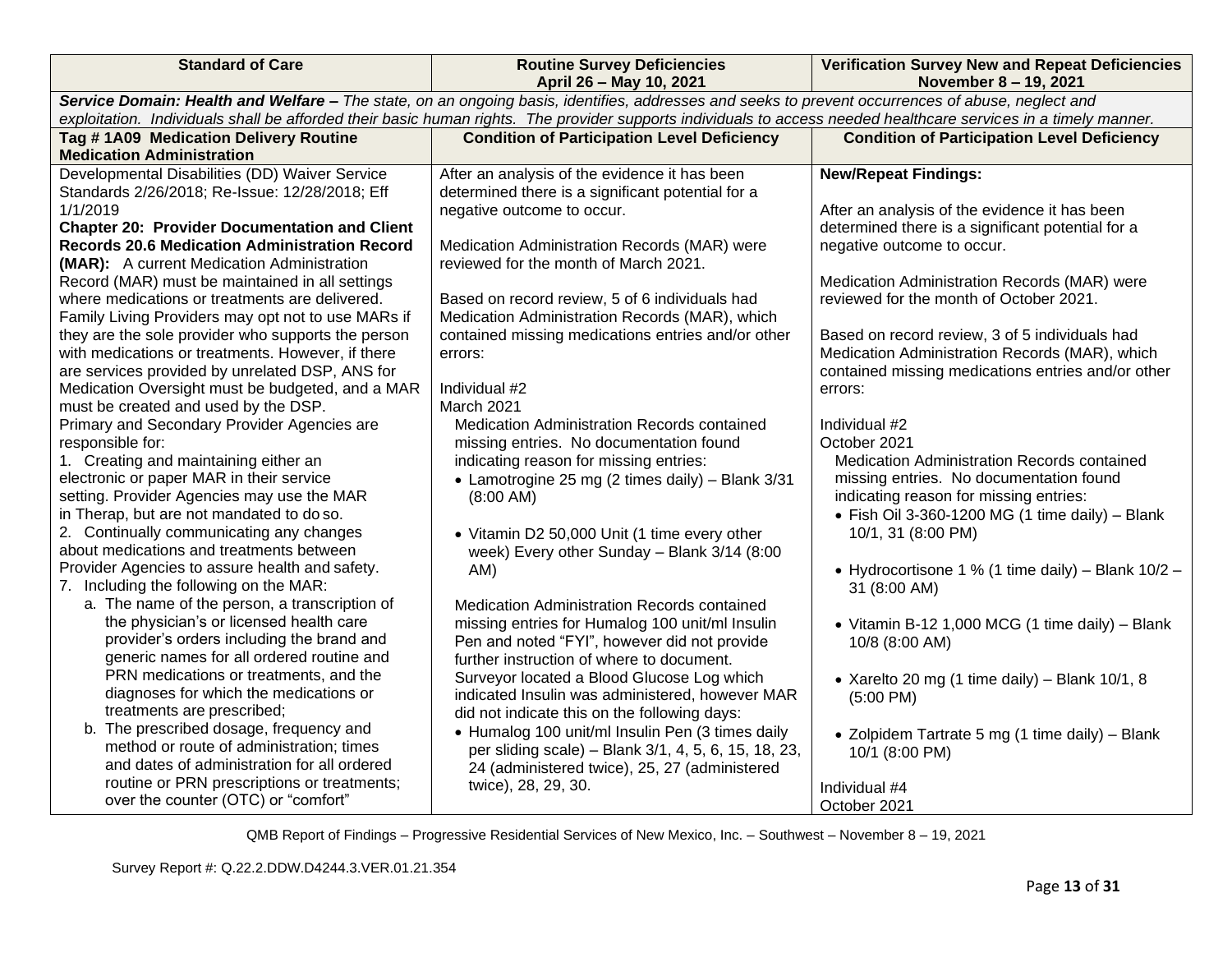|           | medications or treatments and all self-            | Physician's Orders indicated the following            | Medication Administration Records contained        |
|-----------|----------------------------------------------------|-------------------------------------------------------|----------------------------------------------------|
|           | selected herbal or vitamin therapy;                | medications were to be given. The following           | missing entries. No documentation found            |
|           | c. Documentation of all time limited or            | Medications were not documented on the                | indicating reason for missing entries:             |
|           | discontinued medications or treatments;            | <b>Medication Administration Records:</b>             | • Famotidine 20 mg (2 times daily) – Blank $10/31$ |
|           | d. The initials of the individual administering    | • Fluticasone Propionate 50mcg (2 times daily)        | $(8:00 \text{ PM})$                                |
|           | or assisting with the medication delivery          |                                                       |                                                    |
|           | and a signature page or electronic record          | Individual #3                                         | • Senna 8.6 mg (2 tablets) (2 times daily) - Blank |
|           | that designates the full name                      | March 2021                                            | 10/31 (8:00 PM)                                    |
|           | corresponding to the initials;                     | Medication Administration Records contained           |                                                    |
|           | e. Documentation of refused, missed, or held       | missing entries. No documentation found               | • Vitamin D3 125 mcg (5,000 units) (1 time daily)  |
|           | medications or treatments;                         | indicating reason for missing entries:                | $-$ Blank 10/31 (8:00 pm)                          |
|           | f. Documentation of any allergic                   | • Loratadine 10 mg (1 time daily) – Blank $3/14$ , 15 |                                                    |
|           | reaction that occurred due to                      | $(8:00 \text{ AM})$                                   | • Ketoconazole 2% Cream 1 G (3 times daily) -      |
|           | medication or treatments: and                      |                                                       | Blank 10/18, 31 (3:00 PM)                          |
|           | g. For PRN medications or treatments:              | • Acyclovir 400 mg (2 times daily) - Blank 3/13       |                                                    |
|           | i. instructions for the use of the PRN             | $(8:00 \text{ AM})$                                   | Individual #6                                      |
|           | medication or treatment which must include         |                                                       | October 2021                                       |
|           | observable signs/symptoms or                       | • Azelastine HCL 137 mcg (1 time daily) - Blank       | <b>Medication Administration Records contained</b> |
|           | circumstances in which the medication or           | 3/14, 15 (8:00 AM)                                    | missing entries. No documentation found            |
|           | treatment is to be used and the number of          |                                                       | indicating reason for missing entries:             |
|           | doses that may be used in a 24-hour                | Individual #4                                         | • Carbidopa - Levodopa 25-250 mg (3 times a        |
|           | period;                                            | March 2021                                            | day) - Blank 10/2, 3, 8, 10, 12, 24, 28 (2:00 PM)  |
|           | ii. clear documentation that the DSP               | Medication Administration Records contained           |                                                    |
|           | contacted the agency nurse prior to                | missing entries. No documentation found               | • Divalproex Sodium ER 500 mg SR 24 Hr (3          |
|           | assisting with the medication or                   | indicating reason for missing entries:                | times daily) - Blank 10/2, 3, 8, 11, 24, 28 (2:00  |
|           | treatment, unless the DSP is a Family              | • Gabapentin 300 mg (3 times daily) - Blank 3/5       | PM)                                                |
|           | Living Provider related by affinity of             | $(12:00 \text{ PM})$                                  |                                                    |
|           | consanguinity; and                                 |                                                       |                                                    |
|           | iii. documentation of the effectiveness of         | • Boost Liquid (1 time daily) - Blank 3/10, 11, 12,   |                                                    |
|           | the PRN medication or treatment.                   | 20, 21 (8:00 AM)                                      |                                                    |
|           |                                                    |                                                       |                                                    |
|           | <b>Chapter 10 Living Care Arrangements</b>         | Physician's Orders indicated the following            |                                                    |
|           | 10.3.4 Medication Assessment and Delivery:         | medication were to be given. The following            |                                                    |
|           | Living Supports Provider Agencies must support and | Medications were not documented on the                |                                                    |
|           | comply with:                                       | <b>Medication Administration Records:</b>             |                                                    |
|           | 1. the processes identified in the DDSD AWMD       | • Simvastatin 40 mg tablet (1 time daily)             |                                                    |
| training; |                                                    |                                                       |                                                    |
|           | 2. the nursing and DSP functions identified in     | Individual #5                                         |                                                    |
|           | the Chapter 13.3 Part 2- Adult Nursing             | <b>March 2021</b>                                     |                                                    |
| Services; |                                                    | Medication Administration Records contained           |                                                    |
|           | 3. all Board of Pharmacy regulations as noted in   | missing entries. No documentation found               |                                                    |
|           | Chapter 16.5 Board of Pharmacy; and                | indicating reason for missing entries:                |                                                    |
|           |                                                    |                                                       |                                                    |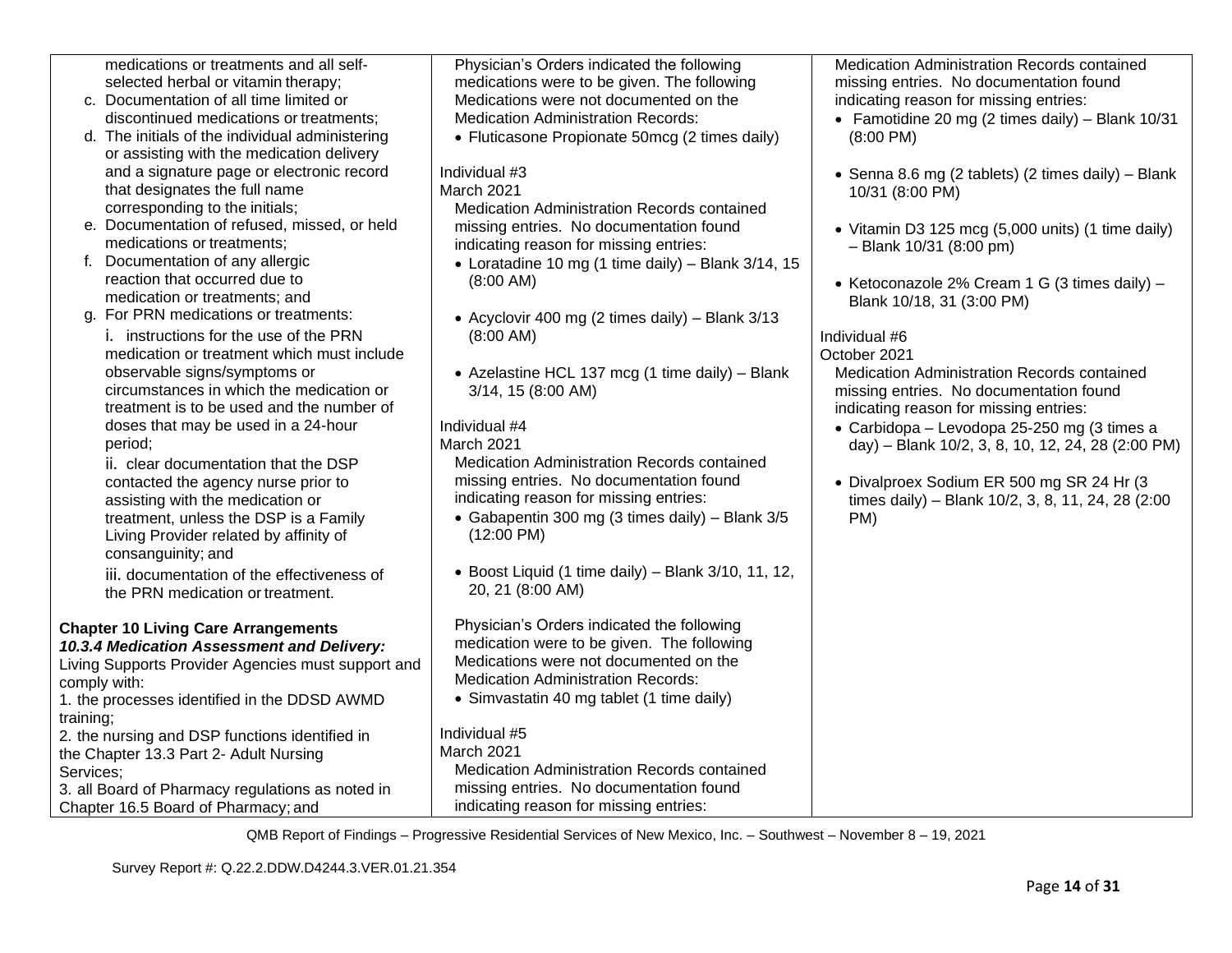| 4. documentation requirements in a                   | • Vitamin D2, 50,000 unit (1 time weekly) Every |  |
|------------------------------------------------------|-------------------------------------------------|--|
| Medication Administration Record (MAR) as            | other Sunday - Blank 3/14 (8:00 AM)             |  |
| described in Chapter 20.6 Medication                 |                                                 |  |
| Administration Record (MAR).                         | Individual #6                                   |  |
|                                                      |                                                 |  |
|                                                      | March 2021                                      |  |
| NMAC 16.19.11.8 MINIMUM STANDARDS:                   | Medication Administration Records contained     |  |
| A. MINIMUM STANDARDS FOR THE                         | missing entries. No documentation found         |  |
| DISTRIBUTION, STORAGE, HANDLING AND                  | indicating reason for missing entries:          |  |
| RECORD KEEPING OF DRUGS:                             | • Divalproex Sodium ER 500 mg ER 24 Hr (3       |  |
| (d) The facility shall have a Medication             | times daily) - Blank $3/13$ (8:00 PM)           |  |
| Administration Record (MAR) documenting              |                                                 |  |
| medication administered to residents, including      | • Tamsulosin HCL 0.4 mg (1 time daily) - Blank  |  |
| over-the-counter medications. This                   | 3/31 (8:00 PM)                                  |  |
| documentation shall include:                         |                                                 |  |
| Name of resident;<br>(i)                             |                                                 |  |
| Date given;<br>(ii)                                  | • Denta 5000 plus 1.1% cream (1 time daily) $-$ |  |
| (iii) Drug product name;                             | Blank 3/31 (8:00 PM)                            |  |
| (iv) Dosage and form;                                |                                                 |  |
| Strength of drug;                                    |                                                 |  |
| (V)                                                  |                                                 |  |
| (vi) Route of administration;                        |                                                 |  |
| (vii) How often medication is to be taken;           |                                                 |  |
| (viii) Time taken and staff initials;                |                                                 |  |
| (ix) Dates when the medication is discontinued       |                                                 |  |
| or changed;                                          |                                                 |  |
| The name and initials of all staff<br>(x)            |                                                 |  |
| administering medications.                           |                                                 |  |
|                                                      |                                                 |  |
| <b>Model Custodial Procedure Manual</b>              |                                                 |  |
| <b>D. Administration of Drugs</b>                    |                                                 |  |
| Unless otherwise stated by practitioner, patients    |                                                 |  |
| will not be allowed to administer their own          |                                                 |  |
| medications.                                         |                                                 |  |
| Document the practitioner's order authorizing the    |                                                 |  |
| self-administration of medications.                  |                                                 |  |
|                                                      |                                                 |  |
| All PRN (As needed) medications shall have           |                                                 |  |
| complete detail instructions regarding the           |                                                 |  |
| administering of the medication. This shall include: |                                                 |  |
| symptoms that indicate the use of the<br>➤           |                                                 |  |
| medication,                                          |                                                 |  |
| exact dosage to be used, and<br>➤                    |                                                 |  |
| the exact amount to be used in a 24-hour             |                                                 |  |
|                                                      |                                                 |  |
| period.                                              |                                                 |  |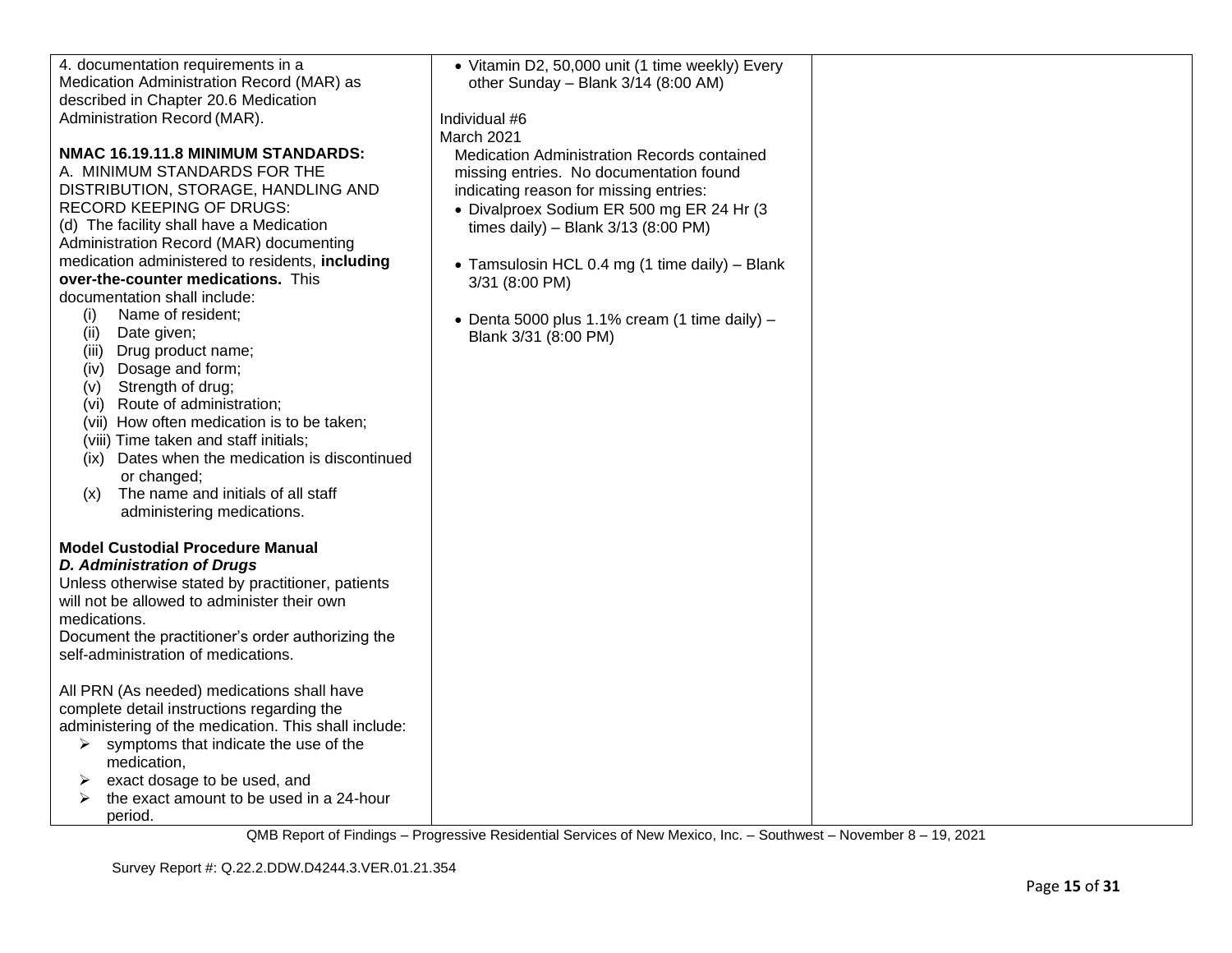| Tag #1A09.1 Medication Delivery PRN                                              | <b>Condition of Participation Level Deficiency</b> | <b>Condition of Participation Level Deficiency</b> |
|----------------------------------------------------------------------------------|----------------------------------------------------|----------------------------------------------------|
| <b>Medication Administration</b>                                                 |                                                    |                                                    |
| Developmental Disabilities (DD) Waiver Service                                   | After an analysis of the evidence it has been      | <b>New/Repeat Findings:</b>                        |
| Standards 2/26/2018; Re-Issue: 12/28/2018; Eff                                   | determined there is a significant potential for a  |                                                    |
| 1/1/2019                                                                         | negative outcome to occur.                         | After an analysis of the evidence it has been      |
| <b>Chapter 20: Provider Documentation and Client</b>                             |                                                    | determined there is a significant potential for a  |
| Records 20.6 Medication Administration Record                                    | Medication Administration Records (MAR) were       | negative outcome to occur.                         |
| (MAR): A current Medication Administration                                       | reviewed for the months of March 2021.             |                                                    |
| Record (MAR) must be maintained in all settings                                  |                                                    | Medication Administration Records (MAR) were       |
| where medications or treatments are delivered.                                   | Based on record review, 3 of 6 individuals had PRN | reviewed for the month of October 2021.            |
| Family Living Providers may opt not to use MARs if                               | Medication Administration Records (MAR), which     |                                                    |
| they are the sole provider who supports the person                               | contained missing elements as required by          | Based on record review, 2 of 5 individuals had PRN |
| with medications or treatments. However, if there                                | standard:                                          | Medication Administration Records (MAR), which     |
| are services provided by unrelated DSP, ANS for                                  |                                                    | contained missing elements as required by          |
| Medication Oversight must be budgeted, and a MAR                                 | Individual #2                                      | standard:                                          |
| must be created and used by the DSP.                                             | March 2021                                         |                                                    |
| Primary and Secondary Provider Agencies are                                      | No evidence of documented Signs/Symptoms           | Individual #2                                      |
| responsible for:                                                                 | were found for the following PRN medication:       | October 2021                                       |
| 1. Creating and maintaining either an                                            | • Antacid 200 mg Calcium (500 mg) - PRN - 3/27     | No Effectiveness was noted on the Medication       |
| electronic or paper MAR in their service                                         | (given 1 time)                                     | Administration Record for the following PRN        |
| setting. Provider Agencies may use the MAR                                       |                                                    | medication:                                        |
| in Therap, but are not mandated to do so.                                        | No Effectiveness was noted on the Medication       | • Magnesium Citrate 200 mg - PRN - 10/27, 28       |
| 2. Continually communicating any changes                                         | Administration Record for the following PRN        | (given 1 time)                                     |
| about medications and treatments between                                         | medication:                                        |                                                    |
| Provider Agencies to assure health and safety.                                   | • Antacid 200 mg Calcium (500 mg) - PRN - $3/27$   | No Time of Administration was noted on the         |
| 7. Including the following on the MAR:                                           | (given 1 time)                                     | Medication Administration Record for the           |
| a. The name of the person, a transcription of                                    |                                                    | following PRN medication:                          |
| the physician's or licensed health care                                          | No Time of Administration was noted on the         | • Magnesium Citrate 200 mg - PRN - 10/27, 28       |
| provider's orders including the brand and                                        | Medication Administration Record for the           | (given 1 time)                                     |
| generic names for all ordered routine and                                        | following PRN medication:                          |                                                    |
| PRN medications or treatments, and the<br>diagnoses for which the medications or | • Humalog 100 unit/ml Insulin Pen (3 times daily   | Individual #4                                      |
| treatments are prescribed;                                                       | per sliding scale) - 3/1, 4, 5, 6, 15, 18, 23, 24  | October 2021                                       |
| b. The prescribed dosage, frequency and                                          | (administered twice), 25, 27 (administered         | No evidence of documented Signs/Symptoms           |
| method or route of administration; times                                         | twice), 28, 29, 30                                 | were found for the following PRN medication:       |
| and dates of administration for all ordered                                      |                                                    | • Acetaminophen 325 mg - PRN - 10/13, 14, 15,      |
| routine or PRN prescriptions or treatments;                                      | Individual #4                                      | 20, 24 (given 1 time)                              |
| over the counter (OTC) or "comfort"                                              | March 2021                                         |                                                    |
| medications or treatments and all self-                                          | No Effectiveness was noted on the Medication       | • Banophen 25 mg - PRN - 10/12, 13, 15, 16, 19,    |
| selected herbal or vitamin therapy;                                              | Administration Record for the following PRN        | 20, 24 (given 1 time)                              |
| c. Documentation of all time limited or                                          | medication:                                        |                                                    |
| discontinued medications or treatments;                                          | • Banophen 25 mg - PRN - 3/2 (given 1 time)        | • Geri-tussin 100 mg/5mL - PRN - 10/20 (given 2    |
| d. The initials of the individual administering                                  |                                                    | times)                                             |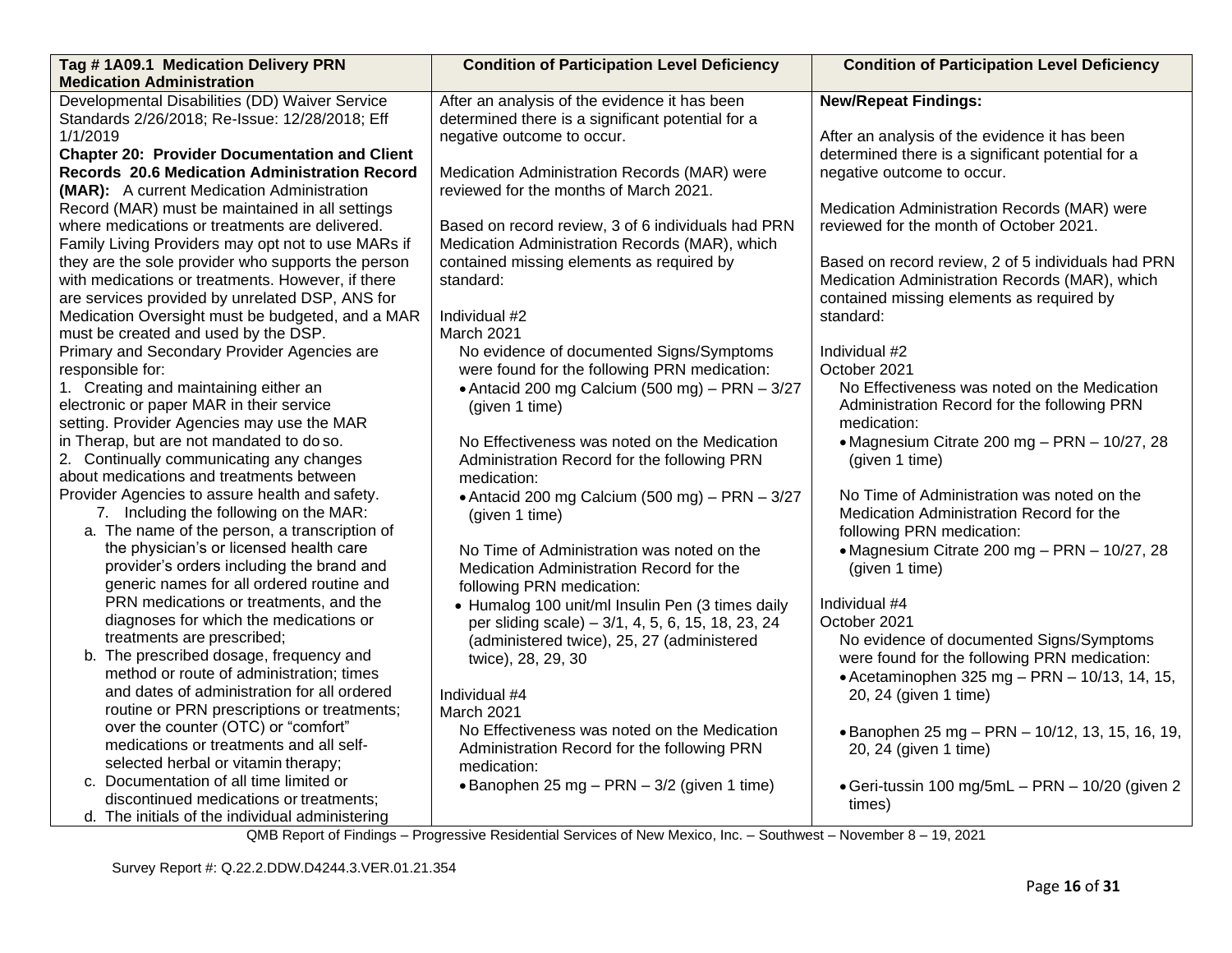|           | or assisting with the medication delivery          | • Acetaminophen 325 mg - PRN -3/25 (given 1       |                                                  |
|-----------|----------------------------------------------------|---------------------------------------------------|--------------------------------------------------|
|           | and a signature page or electronic record          | time)                                             | • Hydrocortisone 1% - PRN - 10/11 (given 1       |
|           | that designates the full name                      |                                                   | time)                                            |
|           | corresponding to the initials;                     | Individual #5                                     |                                                  |
|           | e. Documentation of refused, missed, or held       | March 2021                                        | . Phillips Milk of Magnesia 400 mg/5mL - PRN -   |
|           | medications or treatments;                         | No evidence of documented Signs/Symptoms          | 10/4, 31 (given 1 time)                          |
|           | f. Documentation of any allergic                   | were found for the following PRN medication:      |                                                  |
|           | reaction that occurred due to                      | • Clonazepam 1 mg - PRN - 3/2 (given 1 time)      | • Polyethylene Glycol 350 17 gram/dose - PRN -   |
|           | medication or treatments; and                      |                                                   | 10/4, 11 (given 1 time)                          |
|           | g. For PRN medications or treatments:              | No Effectiveness was noted on the Medication      |                                                  |
|           | i. instructions for the use of the PRN             | Administration Record for the following PRN       | • Remedy Calazime 3.5-0.2-2.69-16.5% - PRN -     |
|           | medication or treatment which must include         | medication:                                       | 10/7 (given 1 time)                              |
|           | observable signs/symptoms or                       | • Clonazepam 1 mg - PRN - 3/2 (given 1 time)      |                                                  |
|           | circumstances in which the medication or           |                                                   | No Effectiveness was noted on the Medication     |
|           | treatment is to be used and the number of          | No Time of Administration was noted on the        | Administration Record for the following PRN      |
|           | doses that may be used in a 24-hour                | Medication Administration Record for the          | medication:                                      |
|           | period;                                            | following PRN medication:                         | • Acetaminophen 325 mg - PRN - $10/13$ , 14, 15, |
|           | ii. clear documentation that the DSP               | • Clonazepam 1 mg - PRN - 3/2 (given 1 time)      | 20, 24 (given 1 time)                            |
|           | contacted the agency nurse prior to                |                                                   |                                                  |
|           | assisting with the medication or                   | No dosage was noted on the back of the            | • Banophen 25 mg - PRN - 10/12, 13, 15, 16, 19,  |
|           | treatment, unless the DSP is a Family              | Medication Administration Record for the          | 20, 24 (given 1 time)                            |
|           | Living Provider related by affinity of             | following PRN medication for the following dates: |                                                  |
|           | consanguinity; and                                 | • Clonazepam - PRN - 3/2 (given 1 time)           | • Geri-tussin 100 mg/5mL - PRN - 10/20 (given 2  |
|           | iii. documentation of the effectiveness of         |                                                   | times)                                           |
|           | the PRN medication or treatment.                   |                                                   |                                                  |
|           |                                                    |                                                   | • Hydrocortisone 1% - PRN - 10/11 (given 1       |
|           | <b>Chapter 10 Living Care Arrangements</b>         |                                                   | time)                                            |
|           | 10.3.4 Medication Assessment and Delivery:         |                                                   |                                                  |
|           | Living Supports Provider Agencies must support and |                                                   | . Phillips Milk of Magnesia 400 mg/5mL - PRN -   |
|           | comply with:                                       |                                                   | 10/4, 31 (given 1 time)                          |
|           | 1. the processes identified in the DDSD            |                                                   |                                                  |
|           | AWMD training;                                     |                                                   | . Polyethylene Glycol 350 17 gram/dose - PRN -   |
|           | 2. the nursing and DSP functions identified in     |                                                   | 10/4, 11 (given 1 time)                          |
|           | the Chapter 13.3 Part 2- Adult Nursing             |                                                   |                                                  |
| Services: |                                                    |                                                   | • Remedy Calazime 3.5-0.2-2.69-16.5% - PRN -     |
|           | 3. all Board of Pharmacy regulations as noted in   |                                                   | 10/7 (given 1 time)                              |
|           | Chapter 16.5 Board of Pharmacy; and                |                                                   |                                                  |
|           | 4. documentation requirements in a                 |                                                   | No Time of Administration was noted on the       |
|           | Medication Administration Record (MAR) as          |                                                   | Medication Administration Record for the         |
|           | described in Chapter 20.6 Medication               |                                                   | following PRN medication:                        |
|           | Administration Record (MAR).                       |                                                   | • Acetaminophen 325 mg - PRN - 10/13, 14, 15,    |

20, 24 (given 1 time)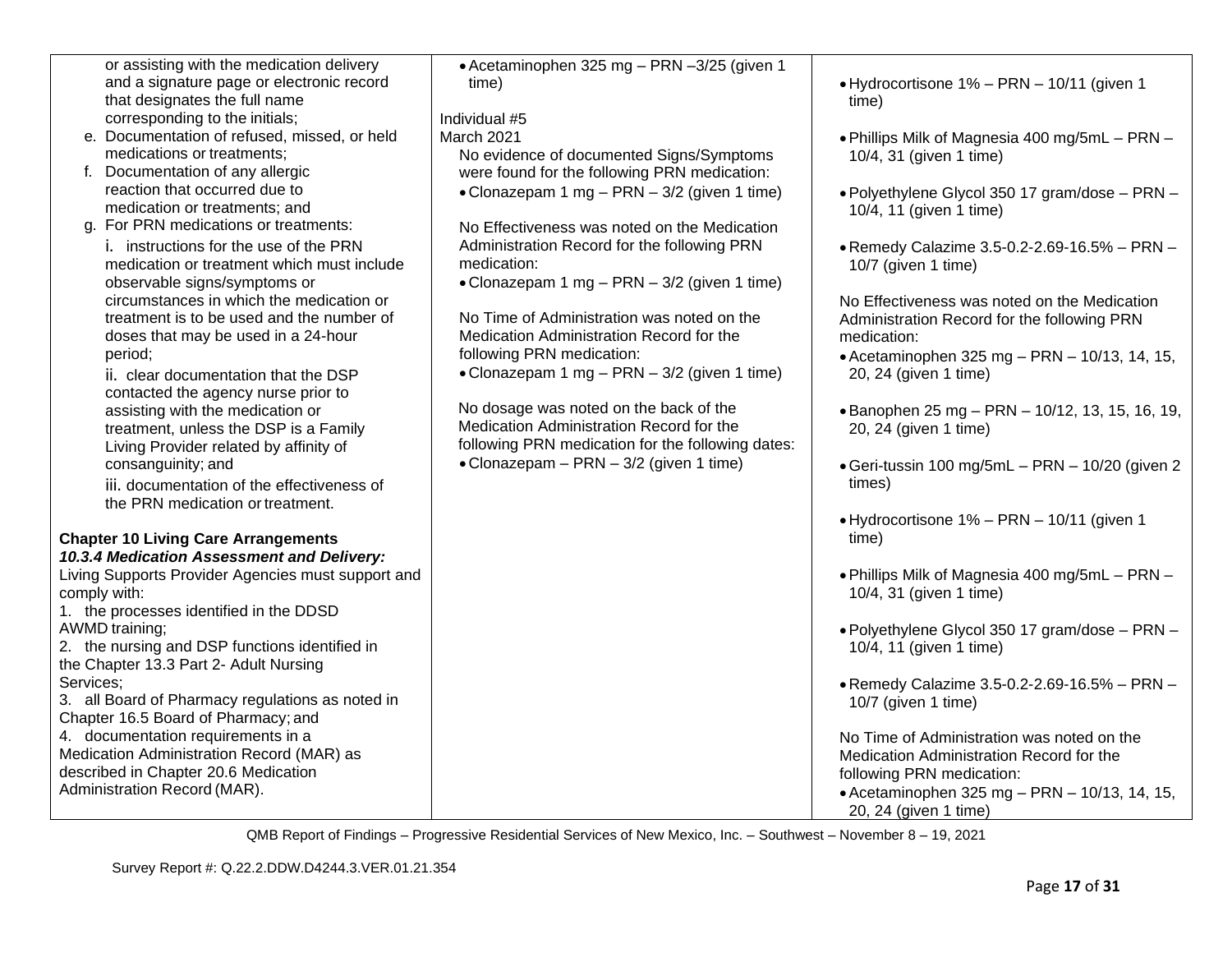|  | • Banophen 25 mg - PRN - 10/12, 13, 15, 16, 19,<br>20, 24 (given 1 time)                                                                                                                                                       |
|--|--------------------------------------------------------------------------------------------------------------------------------------------------------------------------------------------------------------------------------|
|  | • Geri-tussin 100 mg/5mL - PRN - 10/20 (given 2<br>times)                                                                                                                                                                      |
|  | • Hydrocortisone 1% - PRN - 10/11 (given 1<br>time)                                                                                                                                                                            |
|  | . Phillips Milk of Magnesia 400 mg/5mL - PRN -<br>10/4, 31 (given 1 time)                                                                                                                                                      |
|  | • Polyethylene Glycol 350 17 gram/dose - PRN -<br>10/4, 11 (given 1 time)                                                                                                                                                      |
|  | . Remedy Calazime 3.5-0.2-2.69-16.5% - PRN -<br>10/7 (given 1 time)                                                                                                                                                            |
|  | Medication Administration Records Indicated<br>Acetaminophen 325mg was given. MAR did not<br>indicate the exact dosage each time the med was<br>assisted or administered for the following dates:<br>• 10/13, 14, 15, 20, 24   |
|  | Medication Administration Records Indicated<br>Banophen 25mg was given. MAR did not indicate<br>the exact dosage each time the med was assisted<br>or administered for the following dates:<br>• 10/12, 13, 15, 16, 19, 20, 24 |
|  | Medication Administration Records Indicated Geri-<br>tussin 100mg/5ml was given. MAR did not<br>indicate the exact dosage each time the med was<br>assisted or administered for the following dates:<br>• 10/20                |
|  | Medication Administration Records Indicated<br>Hydrocortisone 1% was given. MAR did not<br>indicate the exact dosage each time the med was<br>assisted or administered for the following dates:<br>• 10/11                     |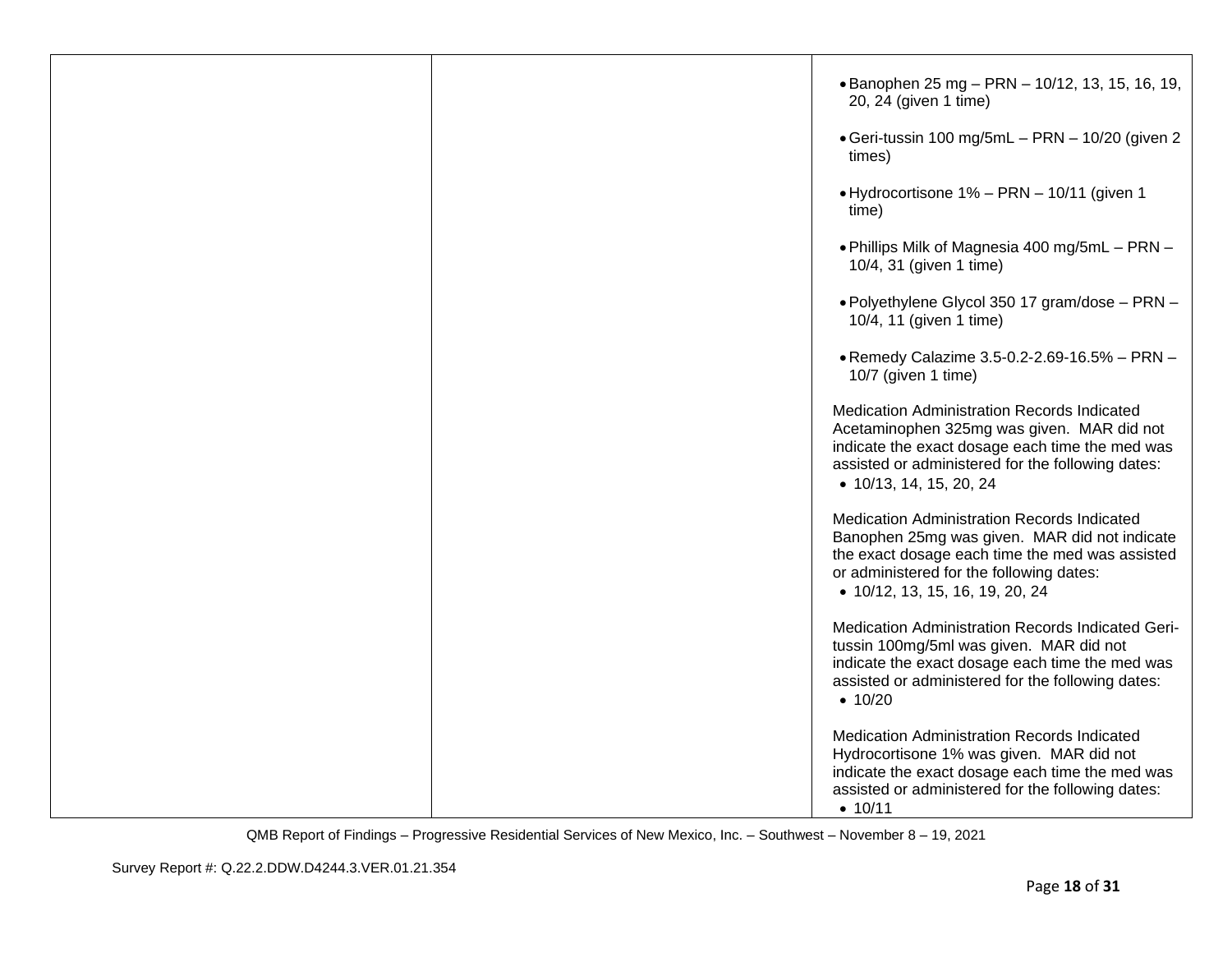|  | Medication Administration Records Indicated<br>Phillips Milk of Magnesia 400mg/5ml was given.<br>MAR did not indicate the exact dosage each time<br>the med was assisted or administered for the<br>following dates:<br>• 10/4, 31 |
|--|------------------------------------------------------------------------------------------------------------------------------------------------------------------------------------------------------------------------------------|
|  | Medication Administration Records Indicated<br>Polyethylene was given. MAR did not indicate the<br>exact dosage each time the med was assisted or<br>administered for the following dates:<br>• 10/4, 11                           |
|  | Medication Administration Records Indicated<br>Remedy Calazime 3.5-0.2-2.69-16.5% was given.<br>MAR did not indicate the exact dosage each time<br>the med was assisted or administered for the<br>following dates:<br>• 10/7      |
|  |                                                                                                                                                                                                                                    |
|  |                                                                                                                                                                                                                                    |
|  |                                                                                                                                                                                                                                    |
|  |                                                                                                                                                                                                                                    |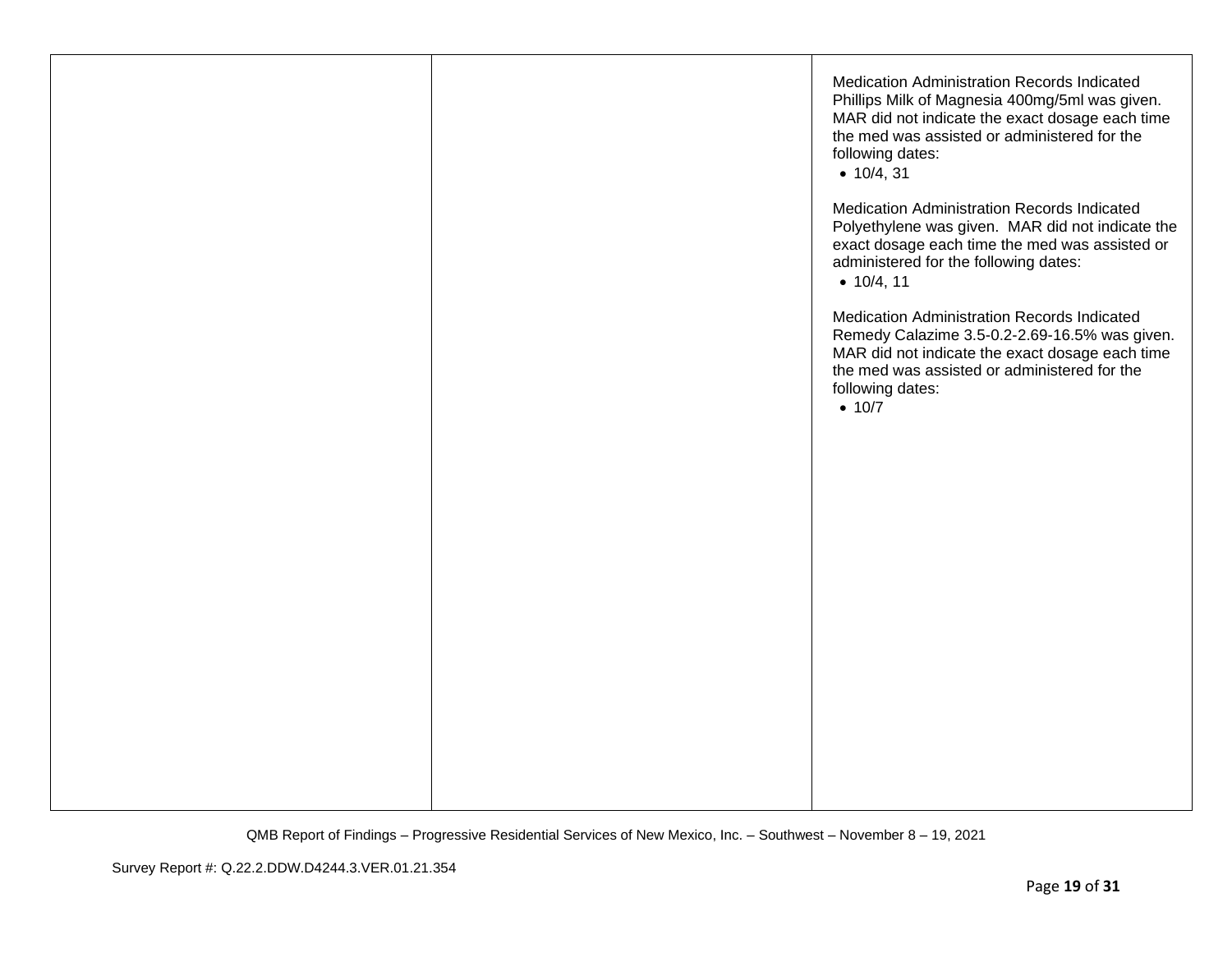| Tag #1A09.2 Medication Delivery Nurse                | <b>Condition of Participation Level Deficiency</b>   | <b>Condition of Participation Level Deficiency</b> |
|------------------------------------------------------|------------------------------------------------------|----------------------------------------------------|
| <b>Approval for PRN Medication</b>                   |                                                      |                                                    |
| Developmental Disabilities (DD) Waiver Service       | After an analysis of the evidence it has been        | <b>New/Repeat Findings:</b>                        |
| Standards 2/26/2018; Re-Issue: 12/28/2018; Eff       | determined there is a significant potential for a    |                                                    |
| 1/1/2019                                             | negative outcome to occur.                           | After an analysis of the evidence it has been      |
| Chapter 13 Nursing Services: 13.2.12 Medication      |                                                      | determined there is a significant potential for a  |
| Delivery: Nurses are required to:                    | Based on record review, the Agency did not           | negative outcome to occur.                         |
| 1. Be aware of the New Mexico Nurse Practice         | maintain documentation of PRN authorization as       |                                                    |
| Act, and Board of Pharmacy standards and             | required by standard for 4 of 6 Individuals.         | Based on record review, the Agency did not         |
| regulations.                                         |                                                      | maintain documentation of PRN authorization as     |
| 2. Communicate with the Primary Care Practitioner    | Individual #2                                        | required by standard for 2 of 5 Individuals.       |
| and relevant specialists regarding medications and   | March 2021                                           |                                                    |
| any concerns with medications or side effects.       | No documentation of the verbal authorization         | Individual #2                                      |
| 3. Educate the person, guardian, family, and IDT     | from the Agency nurse prior to each                  | March 2021                                         |
| regarding the use and implications of medications as | administration/assistance of PRN medication was      | No documentation of the verbal authorization       |
| needed.                                              | found for the following PRN medication:              | from the Agency nurse prior to each                |
| 4. Administer medications when required, such as     | • Acetaminophen 325 mg - PRN - 3/23 (given 1         | administration/assistance of PRN medication was    |
| intravenous medications; other specific injections;  | time)                                                | found for the following PRN medication:            |
| via NG tube; non-premixed nebulizer treatments or    |                                                      |                                                    |
| new prescriptions that have an ordered assessment.   | • Antacid 200 mg Calcium (500 mg) - PRN - 3/27       | • Magnesium Citrate 200 mg - PRN - 10/27, 28       |
| Monitor the MAR or treatment records at least<br>5.  | (given 1 time)                                       | (given 1 time)                                     |
| monthly for accuracy, PRN use and errors.            |                                                      |                                                    |
| 6. Respond to calls requesting delivery of PRNs      | Individual #3                                        | Individual #4                                      |
| from AWMD trained DSP and non-related (surrogate     | March 2021                                           | October 2021                                       |
| or host) Family Living Provider Agencies.            | No documentation of the verbal authorization         | No documentation of the verbal authorization       |
| 7. Assure that orders for PRN medications or         | from the Agency nurse prior to each                  | from the Agency nurse prior to each                |
| treatments have:                                     | administration/assistance of PRN medication was      | administration/assistance of PRN medication was    |
| a. clear instructions for use;                       | found for the following PRN medication:              | found for the following PRN medication:            |
| b. observable signs/symptoms or                      | • Acetaminophen 325 mg - PRN - 3/8 (given 2)         |                                                    |
| circumstances in which the medication is to          | times)                                               | • Acetaminophen 325 mg - PRN - $10/13$ , 14, 15,   |
| be used or withheld; and                             |                                                      | 20, 24 (given 1 time)                              |
| c. documentation of the response to and              | • Ibuprofen 800 mg – PRN – 3/5 (given 2 times)       |                                                    |
| effectiveness of the PRN medication                  |                                                      | • Banophen 25 mg – PRN – (given 1 time)            |
| administered.                                        | Individual #4                                        |                                                    |
| 8. Monitor the person's response to the use of       | March 2021                                           | • Geri-tussin 100 mg/5mL - PRN - 10/20 (given 2    |
| routine or PRN pain medication and contact the       | No documentation of the verbal authorization         | times)                                             |
| prescriber as needed regarding its effectiveness.    | from the Agency nurse prior to each                  |                                                    |
| 9. Assure clear documentation when PRN               | administration/assistance of PRN medication was      | • Hydrocortisone 1% - PRN - 10/11 (given 1         |
| medications are used, to include:                    | found for the following PRN medication:              |                                                    |
| a. DSP contact with nurse prior to assisting         |                                                      | time)                                              |
| with medication.                                     | $\bullet$ Zinc Oxide 20% – PRN – 3/29 (given 1 time) |                                                    |
| The only exception to prior consultation             |                                                      | . Phillips Milk of Magnesia 400 mg/5mL - PRN -     |
| with the agency nurse is to administer               |                                                      | 10/4, 31 (given 1 time)                            |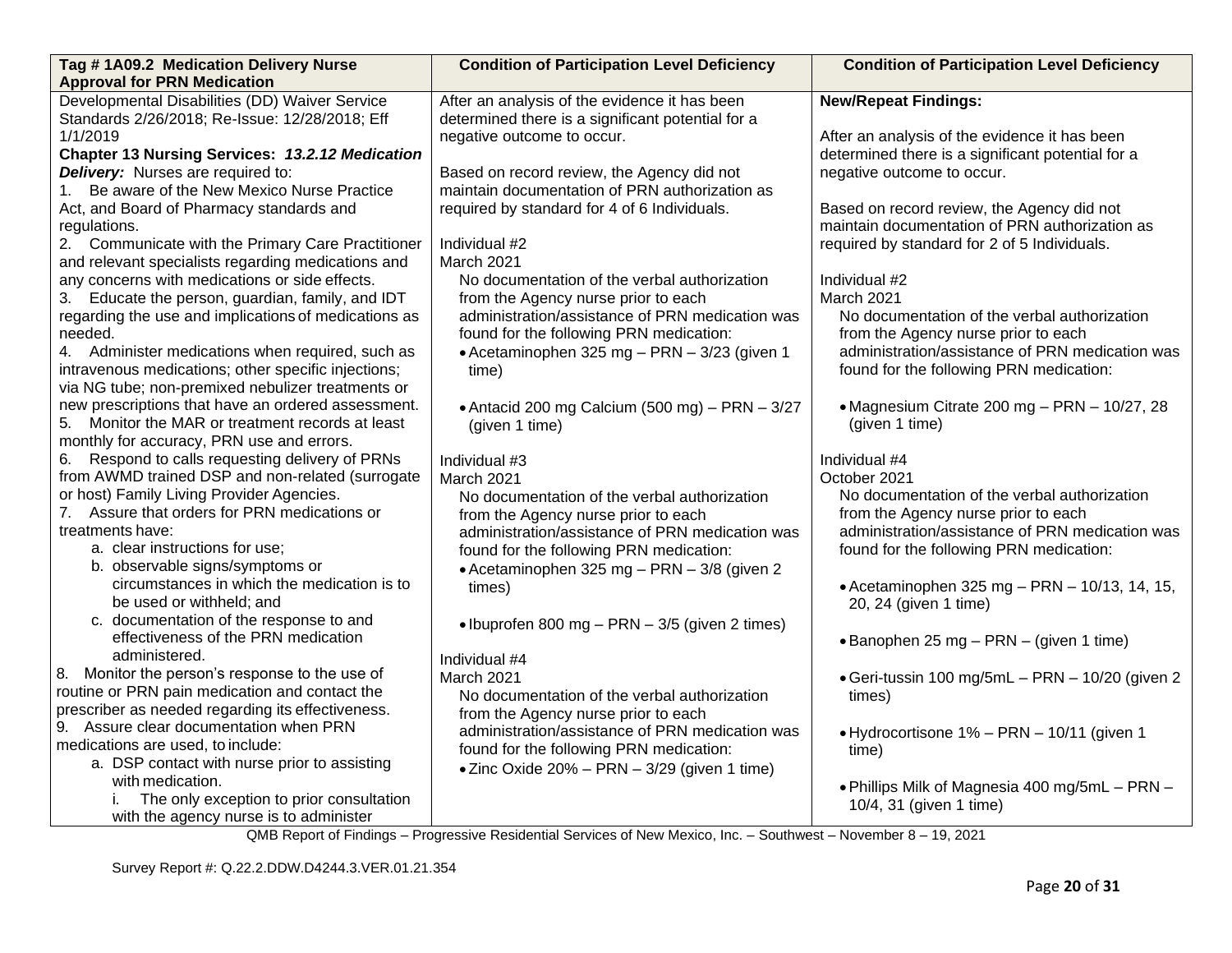| selected emergency medications as listed on<br>the Publications section of the DOH-DDSD -<br><b>Clinical Services Website</b><br>https://nmhealth.org/about/ddsd/pgsv/clinical<br>b. Nursing instructions for use of the<br>medication.<br>c. Nursing follow-up on the results of the PRN<br>use.<br>d. When the nurse administers the PRN<br>medication, the reasons why the<br>medications were given and the person's<br>response to the medication. | • Acetaminophen 325 mg - PRN - 3/3 (given 2<br>times) (Note: MAR indicated medication was<br>given twice by two different staff. Second page<br>of the MAR only indicated Nurse approval for<br>entry made by one staff.)<br>• Banophen 25 mg – PRN – $3/4$ (given 1 time)<br>• Mometasone Furoate 0.1% - PRN - 3/5 (given<br>1 time)<br>• Polyethylene Glycol 3350 17 gm - PRN - 3/4<br>(given 1 time)<br>Individual #5<br>March 2021<br>No documentation of the verbal authorization<br>from the Agency nurse prior to each<br>administration/assistance of PRN medication was<br>found for the following PRN medication:<br>• Clonazepam 1 mg - PRN - 3/2 (given 1 time) | • Polyethylene Glycol 350 17 gram/dose - PRN -<br>10/4, 11 (given 1 time)<br>• Remedy Calazime 3.5-0.2-2.69-16.5% - PRN -<br>10/7 (given 1 time) |
|---------------------------------------------------------------------------------------------------------------------------------------------------------------------------------------------------------------------------------------------------------------------------------------------------------------------------------------------------------------------------------------------------------------------------------------------------------|-----------------------------------------------------------------------------------------------------------------------------------------------------------------------------------------------------------------------------------------------------------------------------------------------------------------------------------------------------------------------------------------------------------------------------------------------------------------------------------------------------------------------------------------------------------------------------------------------------------------------------------------------------------------------------|--------------------------------------------------------------------------------------------------------------------------------------------------|
|---------------------------------------------------------------------------------------------------------------------------------------------------------------------------------------------------------------------------------------------------------------------------------------------------------------------------------------------------------------------------------------------------------------------------------------------------------|-----------------------------------------------------------------------------------------------------------------------------------------------------------------------------------------------------------------------------------------------------------------------------------------------------------------------------------------------------------------------------------------------------------------------------------------------------------------------------------------------------------------------------------------------------------------------------------------------------------------------------------------------------------------------------|--------------------------------------------------------------------------------------------------------------------------------------------------|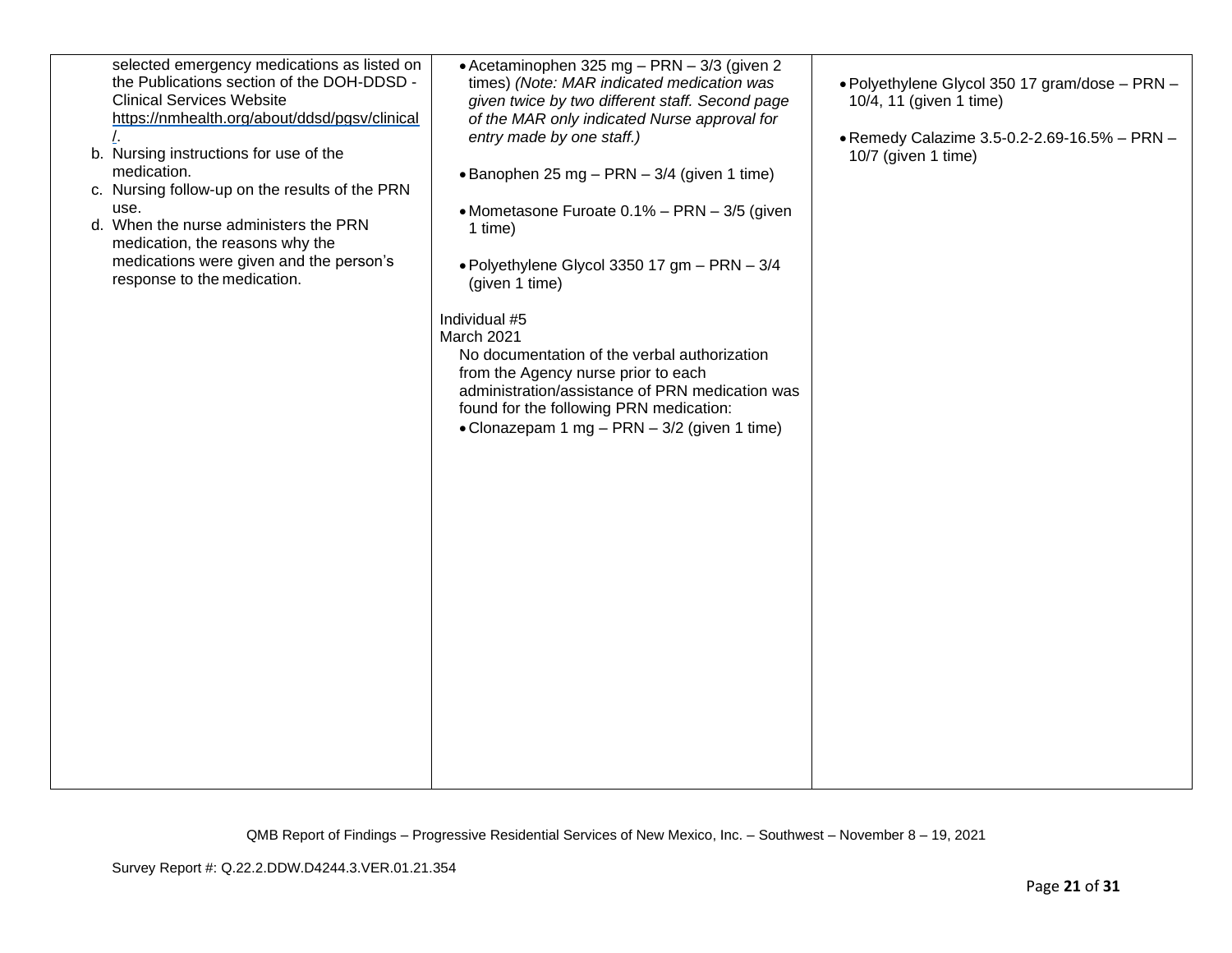| Tag #1A15.2 Administrative Case File:                 | <b>Condition of Participation Level Deficiency</b> | <b>Condition of Participation Level Deficiency</b>   |
|-------------------------------------------------------|----------------------------------------------------|------------------------------------------------------|
| <b>Healthcare Documentation (Therap and</b>           |                                                    |                                                      |
| <b>Required Plans)</b>                                |                                                    |                                                      |
| Developmental Disabilities (DD) Waiver Service        | After an analysis of the evidence it has been      | <b>Repeat Findings:</b>                              |
| Standards 2/26/2018; Re-Issue: 12/28/2018; Eff        | determined there is a significant potential for a  |                                                      |
| 1/1/2019                                              | negative outcome to occur.                         | After an analysis of the evidence it has been        |
| <b>Chapter 20: Provider Documentation and Client</b>  |                                                    | determined there is a significant potential for a    |
| Records: 20.2 Client Records Requirements: All        | Based on record review, the Agency did not         | negative outcome to occur.                           |
| DD Waiver Provider Agencies are required to create    | maintain the required documentation in the         |                                                      |
| and maintain individual client records. The contents  | Individuals Agency Record as required by standard  | Based on record review, the Agency did not           |
| of client records vary depending on the unique        | for 4 of 6 Individuals.                            | maintain the required documentation in the           |
| needs of the person receiving services and the        |                                                    | Individuals Agency Record as required by standard    |
| resultant information produced. The extent of         | Review of the administrative individual case files | for 2 of 5 Individuals.                              |
| documentation required for individual client records  | revealed the following items were not found,       |                                                      |
| per service type depends on the location of the file, | incomplete, and/or not current:                    | Review of the administrative individual case files   |
| the type of service being provided, and the           |                                                    | revealed the following items were not found,         |
| information necessary.                                | <b>Healthcare Passport:</b>                        | incomplete, and/or not current:                      |
| DD Waiver Provider Agencies are required to           | > Did not contain Name of Physician (#3, 6) (Note: |                                                      |
| adhere to the following:                              | Health Passport corrected during on-site survey.   | <b>Health Care Plans:</b>                            |
| 1. Client records must contain all documents          | Provider please complete POC for ongoing           | <b>Falls</b>                                         |
| essential to the service being provided and essential | QA/QI.)                                            | • Individual #2 - According to Electronic            |
| to ensuring the health and safety of the person       |                                                    | Comprehensive Health Assessment Tool the             |
| during the provision of the service.                  | > Did not contain Emergency contact information    | individual is required to have a plan. Not Linked    |
| 2. Provider Agencies must have readily                | (#5, 6) (Note: Health Passport corrected during    | or Attached in Therap.                               |
| accessible records in home and community settings     | on-site survey. Provider please complete POC for   |                                                      |
| in paper or electronic form. Secure access to         | ongoing QA/QI.)                                    | <b>Falls/Injuries/Fractures</b>                      |
| electronic records through the Therap web-based       |                                                    | • Individual #5 - As indicated by the IST section of |
| system using computers or mobile devices is           | Did not contain Guardianship/Healthcare Decision   | ISP the individual is required to have a plan. Not   |
| acceptable.                                           | Maker (#5) (Note: Health Passport corrected        | Linked or Attached in Therap.                        |
| 3. Provider Agencies are responsible for ensuring     | during on-site survey. Provider please complete    |                                                      |
| that all plans created by nurses, RDs, therapists or  | POC for ongoing QA/QI.)                            | <b>Medical Emergency Response Plans:</b>             |
| BSCs are present in all needed settings.              |                                                    | Falls                                                |
| 4. Provider Agencies must maintain records of all     | <b>Health Care Plans:</b>                          | Individual #2 - According to Electronic              |
| documents produced by agency personnel or             | <b>Body Mass Index</b>                             | Comprehensive Health Assessment Tool the             |
| contractors on behalf of each person, including any   | Individual #6 - As indicated by the IST section of | individual is required to have a plan. Not Linked    |
| routine notes or data, annual assessments, semi-      | ISP the individual is required to have a plan. Not | or Attached in Therap.                               |
| annual reports, evidence of training                  | Linked or Attached in Therap. (Note: Linked /      |                                                      |
| provided/received, progress notes, and any other      | attached in Therap during the on-site survey.      |                                                      |
| interactions for which billing is generated.          | Provider please complete POC for ongoing           |                                                      |
| 5. Each Provider Agency is responsible for            | $QA/QI.$ )                                         |                                                      |
| maintaining the daily or other contact notes          |                                                    |                                                      |
| documenting the nature and frequency of service       | <b>Falls</b>                                       |                                                      |
| delivery, as well as data tracking only for the       |                                                    |                                                      |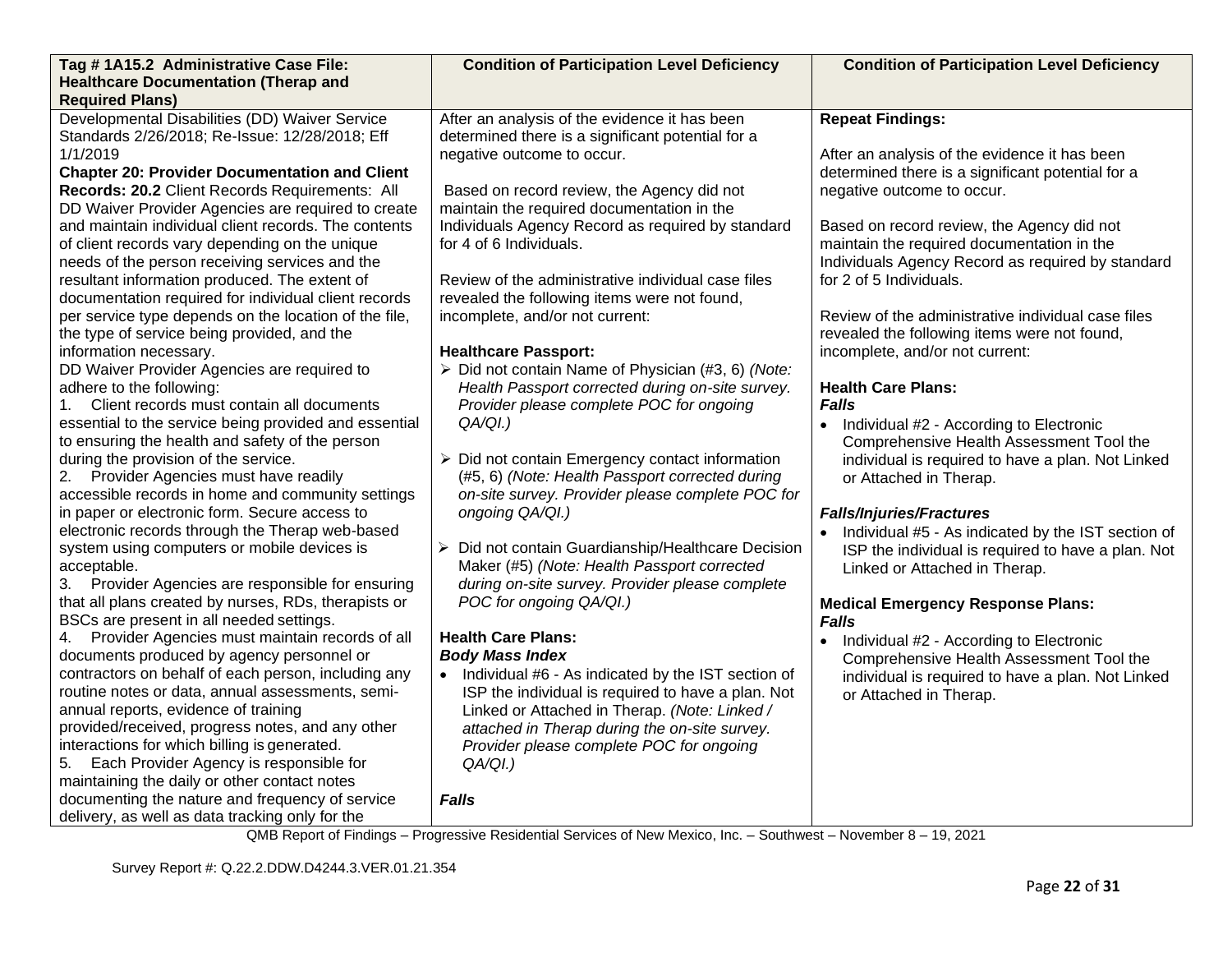| Individual #2 - According to Electronic<br>$\bullet$<br>Comprehensive Health Assessment Tool the<br>individual is required to have a plan. Not Linked<br>or Attached in Therap.<br><b>Falls/Injuries/Fractures</b><br>Individual #5 - As indicated by the IST section of<br>$\bullet$<br>ISP the individual is required to have a plan. Not<br>Linked or Attached in Therap.<br><b>Hypertension</b><br>Individual #6 - As indicated by the IST section of<br>$\bullet$<br>ISP the individual is required to have a plan. Not<br>Linked or Attached in Therap. (Note: Linked /<br>attached in Therap during the on-site survey.<br>Provider please complete POC for ongoing<br>QA/QI.)<br><b>Oral Hygiene/Dental Care</b><br>Individual #5 - As indicated by the IST section of<br>ISP the individual is required to have a plan. Not<br>Linked or Attached in Therap.<br><b>Toileting/Bowel Function/Constipation</b><br>Individual #5 - As indicated by the IST section of<br>ISP the individual is required to have a plan. Not<br>Linked or Attached in Therap.<br><b>Medical Emergency Response Plans:</b><br><b>Falls</b><br>Individual #2 - According to Electronic<br>Comprehensive Health Assessment Tool the<br>individual is required to have a plan. Not Linked<br>or Attached in Therap. |  |
|------------------------------------------------------------------------------------------------------------------------------------------------------------------------------------------------------------------------------------------------------------------------------------------------------------------------------------------------------------------------------------------------------------------------------------------------------------------------------------------------------------------------------------------------------------------------------------------------------------------------------------------------------------------------------------------------------------------------------------------------------------------------------------------------------------------------------------------------------------------------------------------------------------------------------------------------------------------------------------------------------------------------------------------------------------------------------------------------------------------------------------------------------------------------------------------------------------------------------------------------------------------------------------------------------|--|
| <b>Oral Hygiene Protocol</b><br>Individual #5 - As indicated by the IST section of<br>$\bullet$<br>ISP the individual is required to have a plan. Not<br>Linked or Attached in Therap.                                                                                                                                                                                                                                                                                                                                                                                                                                                                                                                                                                                                                                                                                                                                                                                                                                                                                                                                                                                                                                                                                                               |  |
|                                                                                                                                                                                                                                                                                                                                                                                                                                                                                                                                                                                                                                                                                                                                                                                                                                                                                                                                                                                                                                                                                                                                                                                                                                                                                                      |  |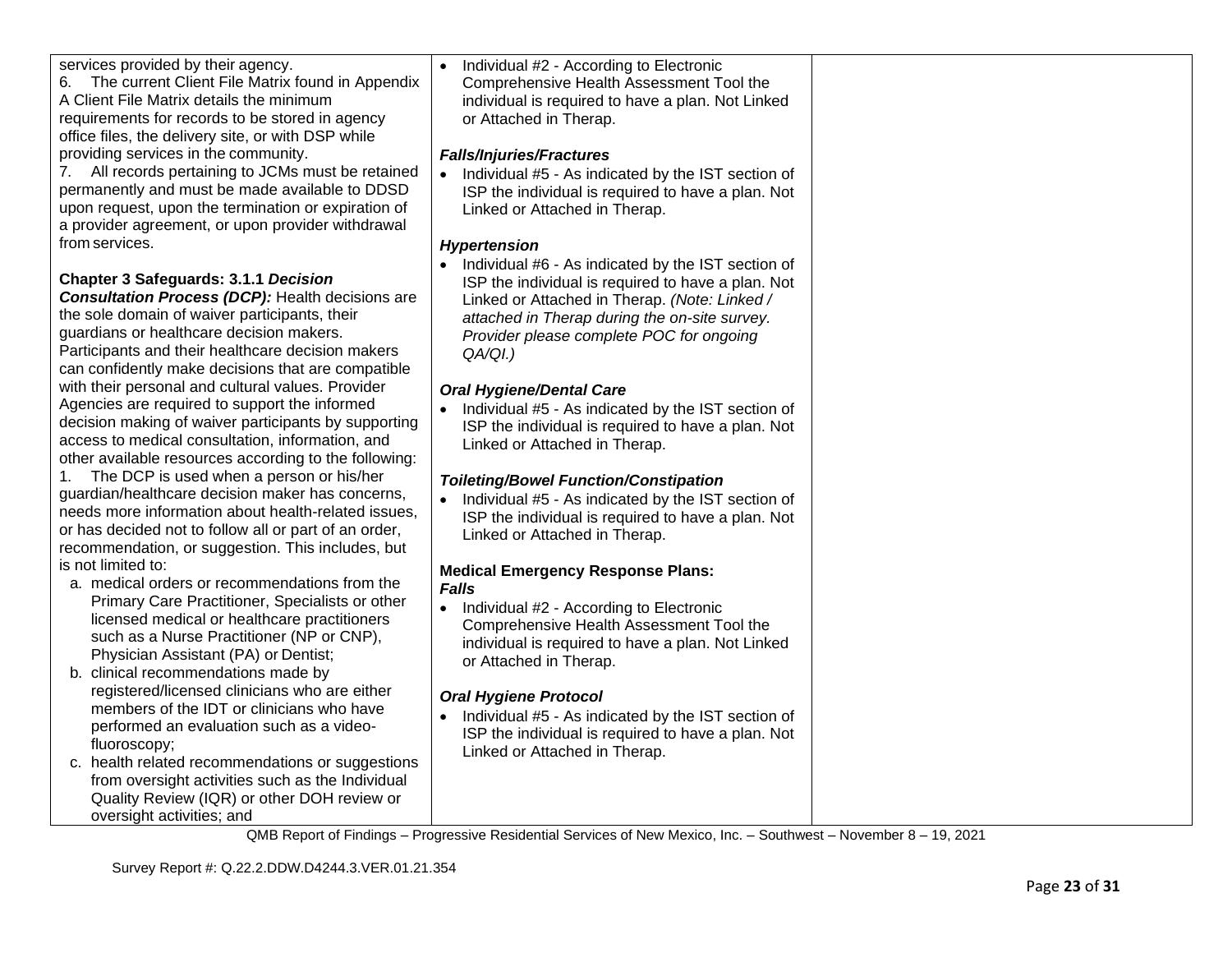| d. recommendations made through a Healthcare<br>Plan (HCP), including a Comprehensive<br>Aspiration Risk Management Plan (CARMP), or<br>another plan.                                                                                                                                                                                                                                                                                                                                                                                                                                                                                                                                                                                                                                                                                                                                                                                                                                                                                                                           |  |
|---------------------------------------------------------------------------------------------------------------------------------------------------------------------------------------------------------------------------------------------------------------------------------------------------------------------------------------------------------------------------------------------------------------------------------------------------------------------------------------------------------------------------------------------------------------------------------------------------------------------------------------------------------------------------------------------------------------------------------------------------------------------------------------------------------------------------------------------------------------------------------------------------------------------------------------------------------------------------------------------------------------------------------------------------------------------------------|--|
| 2. When the person/guardian disagrees with a<br>recommendation or does not agree with the<br>implementation of that recommendation, Provider<br>Agencies follow the DCP and attend the meeting<br>coordinated by the CM. During this meeting:<br>a. Providers inform the person/guardian of the<br>rationale for that recommendation, so that the<br>benefit is made clear. This will be done in<br>layman's terms and will include basic sharing<br>of information designed to assist the<br>person/guardian with understanding the risks<br>and benefits of the recommendation.<br>b. The information will be focused on the specific<br>area of concern by the person/guardian.<br>Alternatives should be presented, when<br>available, if the guardian is interested in<br>considering other options for implementation.<br>c. Providers support the person/guardian to make<br>an informed decision.<br>d. The decision made by the person/guardian<br>during the meeting is accepted; plans are<br>modified; and the IDT honors this health<br>decision in every setting. |  |
| <b>Chapter 13 Nursing Services: 13.2.5 Electronic</b><br><b>Nursing Assessment and Planning Process:</b><br>The nursing assessment process includes several<br>DDSD mandated tools: the electronic<br>Comprehensive Nursing Assessment Tool (e-<br>CHAT), the Aspiration Risk Screening Tool (ARST)<br>and the Medication Administration Assessment Tool<br>(MAAT). This process includes developing and<br>training Health Care Plans and Medical Emergency<br>Response Plans.<br>The following hierarchy is based on budgeted<br>services and is used to identify which Provider<br>Agency nurse has primary responsibility for<br>completion of the nursing assessment process and                                                                                                                                                                                                                                                                                                                                                                                           |  |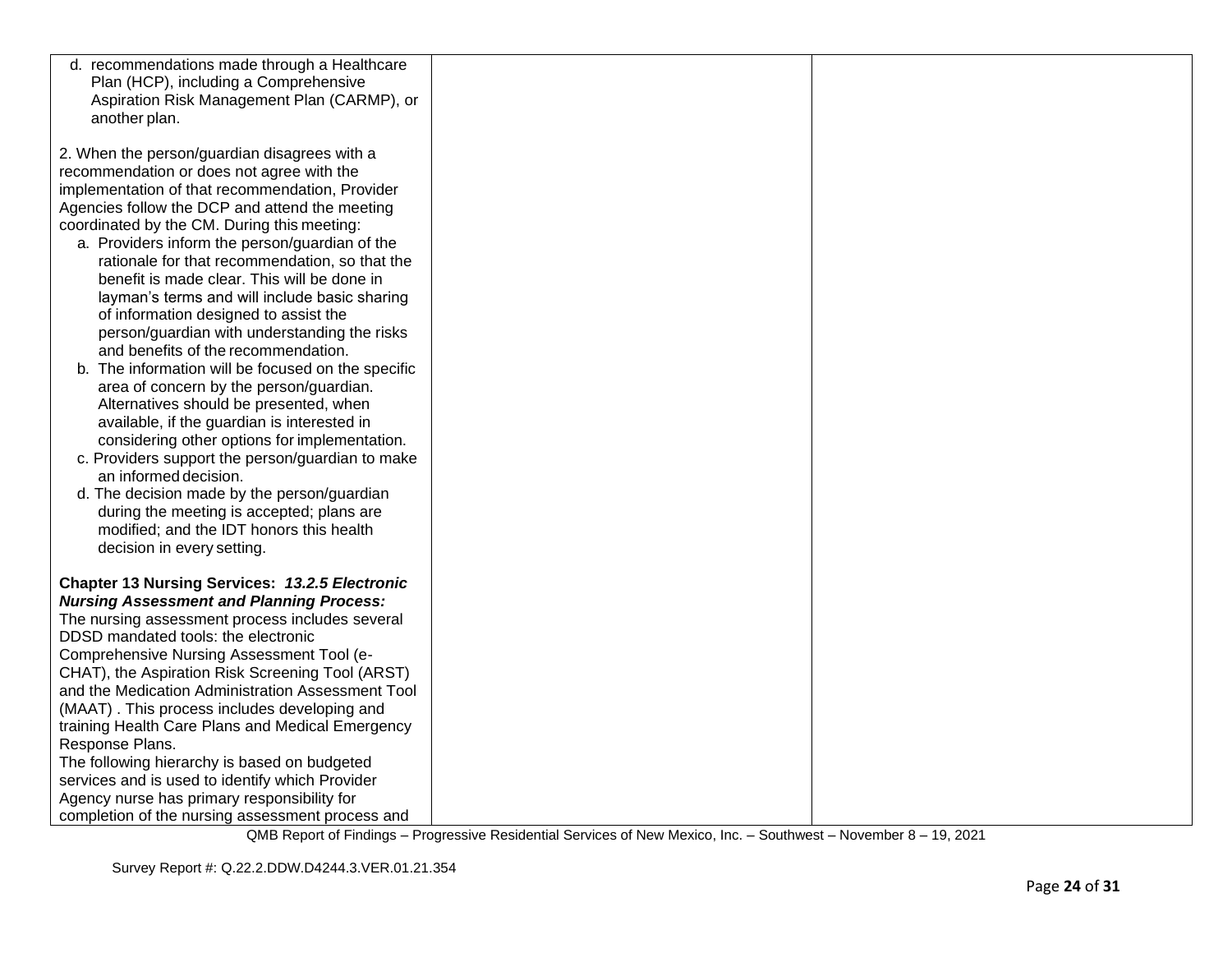| related subsequent planning and training. Additional<br>communication and collaboration for planning<br>specific to CCS or CIE services may be needed.<br>The hierarchy for Nursing Assessment and Planning<br>responsibilities is:<br>1. Living Supports: Supported Living, IMLS or<br>Family Living via ANS;<br>2. Customized Community Supports- Group; and<br>3. Adult Nursing Services (ANS):<br>a. for persons in Community Inclusion with<br>health-related needs; or<br>b. if no residential services are budgeted but<br>assessment is desired and health needs<br>may exist.                                                                              |  |
|---------------------------------------------------------------------------------------------------------------------------------------------------------------------------------------------------------------------------------------------------------------------------------------------------------------------------------------------------------------------------------------------------------------------------------------------------------------------------------------------------------------------------------------------------------------------------------------------------------------------------------------------------------------------|--|
| 13.2.6 The Electronic Comprehensive Health<br><b>Assessment Tool (e-CHAT)</b><br>1. The e-CHAT is a nursing assessment. It may not<br>be delegated by a licensed nurse to a non-licensed<br>person.<br>2. The nurse must see the person face-to-face to<br>complete the nursing assessment. Additional<br>information may be gathered from members of the<br>IDT and other sources.<br>3. An e-CHAT is required for persons in FL, SL,<br>IMLS, or CCS-Group. All other DD Waiver recipients<br>may obtain an e-CHAT if needed or desired by<br>adding ANS hours for assessment and consultation<br>to their budget.<br>4. When completing the e-CHAT, the nurse is |  |
| required to review and update the electronic record<br>and consider the diagnoses, medications,<br>treatments, and overall status of the person.<br>Discussion with others may be needed to obtain<br>critical information.<br>5. The nurse is required to complete all the e-CHAT<br>assessment questions and add additional pertinent<br>information in all comment sections.<br>13.2.7 Aspiration Risk Management Screening<br><b>Tool (ARST)</b>                                                                                                                                                                                                                |  |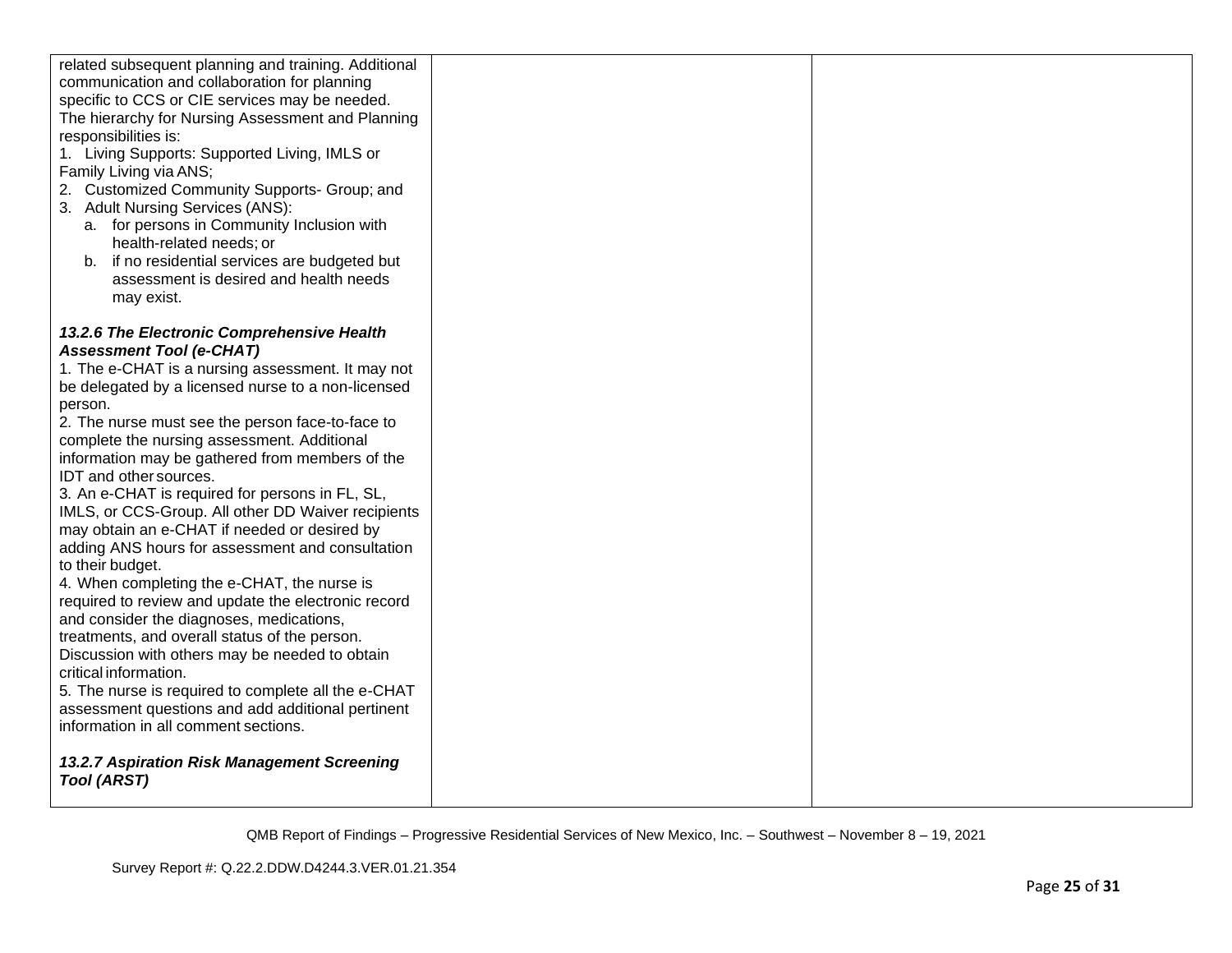| 13.2.8 Medication Administration Assessment            |  |
|--------------------------------------------------------|--|
| Tool (MAAT):<br>1. A licensed nurse completes the DDSD |  |
| Medication Administration Assessment Tool              |  |
| (MAAT) at least two weeks before the                   |  |
| annual ISP meeting.                                    |  |
| 2. After completion of the MAAT, the nurse will        |  |
| present recommendations regarding the level of         |  |
| assistance with medication delivery (AWMD) to the      |  |
| IDT. A copy of the MAAT will be sent to all the        |  |
| team members two weeks before the annual ISP           |  |
| meeting and the original MAAT will be retained in      |  |
| the Provider Agency records.                           |  |
| 3. Decisions about medication delivery are             |  |
| made by the IDT to promote a person's                  |  |
| maximum independence and community                     |  |
| integration. The IDT will reach consensus              |  |
| regarding which criteria the person meets,             |  |
| as indicated by the results of the MAAT and            |  |
| the nursing recommendations, and the                   |  |
| decision is documented this in the ISP.                |  |
| 13.2.9 Healthcare Plans (HCP):                         |  |
| 1. At the nurse's discretion, based on prudent         |  |
| nursing practice, interim HCPs may be developed to     |  |
| address issues that must be implemented                |  |
| immediately after admission, readmission or change     |  |
| of medical condition to provide safe services prior to |  |
| completion of the e-CHAT and formal care planning      |  |
| process. This includes interim ARM plans for those     |  |
| persons newly identified at moderate or high risk for  |  |
| aspiration. All interim plans must be removed if the   |  |
| plan is no longer needed or when final HCP             |  |
| including CARMPs are in place to avoid duplication     |  |
| of plans.                                              |  |
| 2. In collaboration with the IDT, the agency nurse     |  |
| is required to create HCPs that address all the areas  |  |
| identified as required in the most current e-CHAT      |  |
| summary report which is indicated by "R" in the HCP    |  |
| column. At the nurse's sole discretion, based on       |  |
| prudent nursing practice, HCPs may be combined         |  |
| where clinically appropriate. The nurse should use     |  |
| nursing judgment to determine whether to also          |  |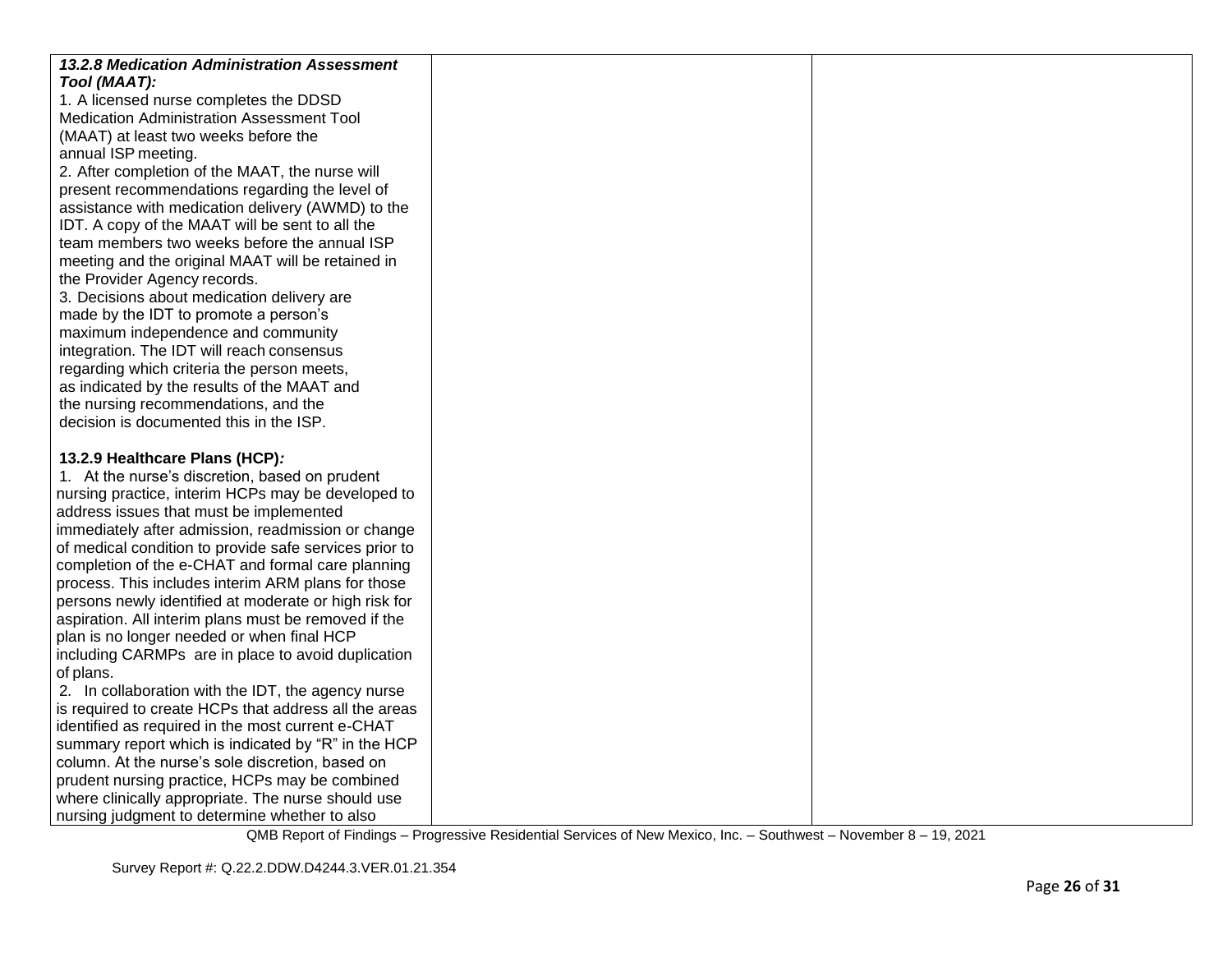| include HCPs for any of the areas indicated by "C"                                                                                                                                                                                                                                                                                                                                                                                                                                                                                                                                                                                                                                                 |  |
|----------------------------------------------------------------------------------------------------------------------------------------------------------------------------------------------------------------------------------------------------------------------------------------------------------------------------------------------------------------------------------------------------------------------------------------------------------------------------------------------------------------------------------------------------------------------------------------------------------------------------------------------------------------------------------------------------|--|
| on the e-CHAT summary report. The nurse may also                                                                                                                                                                                                                                                                                                                                                                                                                                                                                                                                                                                                                                                   |  |
| create other HCPs plans that the nurse determines                                                                                                                                                                                                                                                                                                                                                                                                                                                                                                                                                                                                                                                  |  |
| are warranted.                                                                                                                                                                                                                                                                                                                                                                                                                                                                                                                                                                                                                                                                                     |  |
|                                                                                                                                                                                                                                                                                                                                                                                                                                                                                                                                                                                                                                                                                                    |  |
| 13.2.10 Medical Emergency Response Plan<br>(MERP):<br>1. The agency nurse is required to develop a<br>Medical Emergency Response Plan (MERP) for all<br>conditions marked with an "R" in the e-CHAT<br>summary report. The agency nurse should use<br>her/his clinical judgment and input from the<br>Interdisciplinary Team (IDT) to determine whether<br>shown as "C" in the e-CHAT summary report or<br>other conditions also warrant a MERP.<br>2. MERPs are required for persons who have one<br>or more conditions or illnesses that present a likely                                                                                                                                        |  |
| potential to become a life-threatening situation.                                                                                                                                                                                                                                                                                                                                                                                                                                                                                                                                                                                                                                                  |  |
| <b>Chapter 20: Provider Documentation and Client</b><br>Records: 20.5.3 Health Passport and Physician<br><b>Consultation Form: All Primary and Secondary</b><br>Provider Agencies must use the Health Passport<br>and Physician Consultation form from the Therap<br>system. This standardized document contains<br>individual, physician and emergency contact<br>information, a complete list of current medical<br>diagnoses, health and safety risk factors, allergies,<br>and information regarding insurance, guardianship,<br>and advance directives. The Health Passport also<br>includes a standardized form to use at medical<br>appointments called the Physician Consultation<br>form. |  |
|                                                                                                                                                                                                                                                                                                                                                                                                                                                                                                                                                                                                                                                                                                    |  |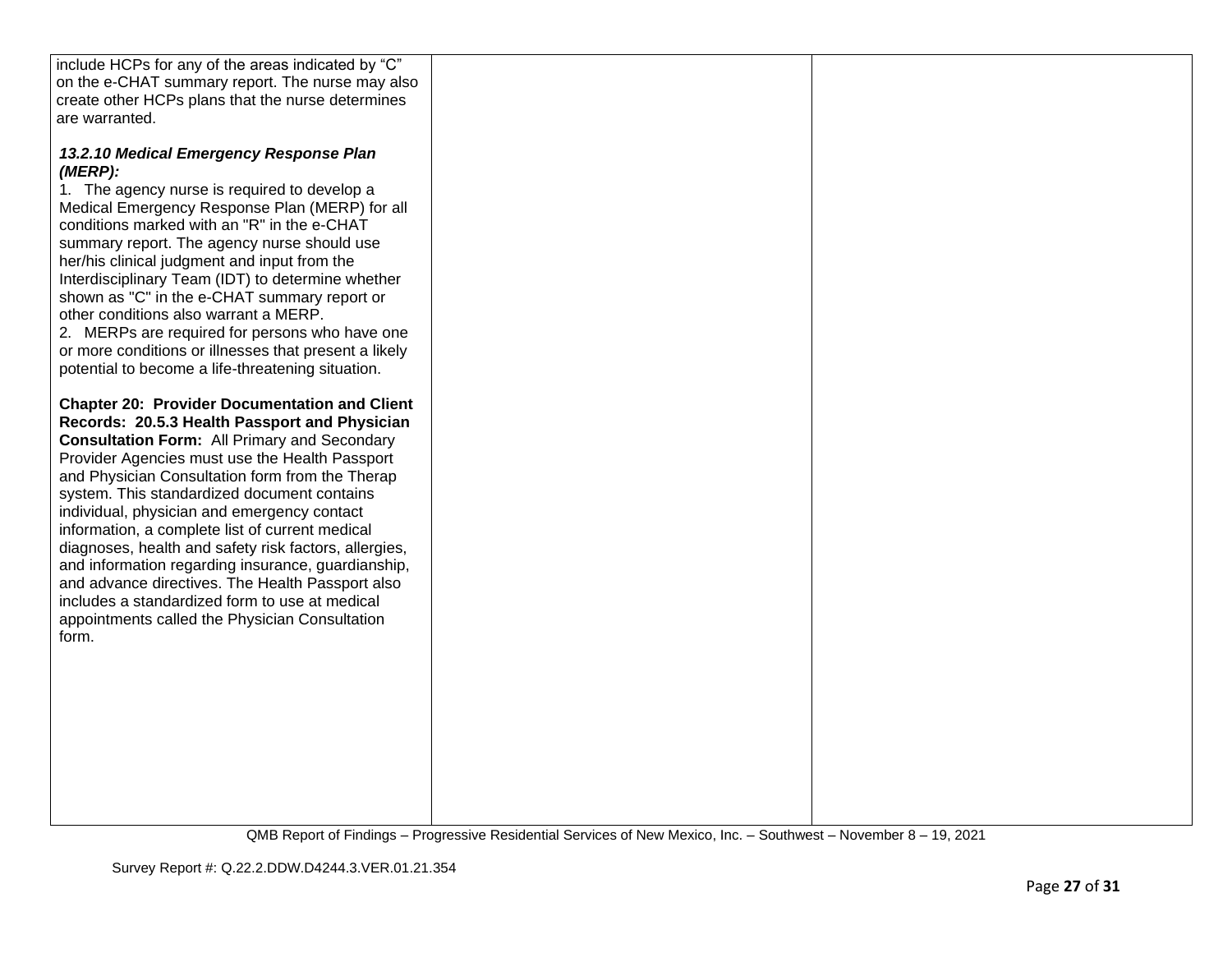| <b>Standard of Care</b>                                                                           | <b>Routine Survey Deficiencies</b><br>April 26 - May 10, 2021                                                                                                    | <b>Verification Survey New and Repeat Deficiencies</b><br>November 8 - 19, 2021 |  |  |
|---------------------------------------------------------------------------------------------------|------------------------------------------------------------------------------------------------------------------------------------------------------------------|---------------------------------------------------------------------------------|--|--|
|                                                                                                   | Service Domain: Service Plans: ISP Implementation - Services are delivered in accordance with the service plan, including type, scope, amount, duration and      |                                                                                 |  |  |
| frequency specified in the service plan.                                                          |                                                                                                                                                                  |                                                                                 |  |  |
| Tag # 1A08 Administrative Case File (Other<br><b>Standard Level Deficiency</b><br><b>COMPLETE</b> |                                                                                                                                                                  |                                                                                 |  |  |
| <b>Required Documents)</b>                                                                        |                                                                                                                                                                  |                                                                                 |  |  |
| Tag # 1A32.1 Administrative Case File: Individual                                                 | <b>Standard Level Deficiency</b>                                                                                                                                 | <b>COMPLETE</b>                                                                 |  |  |
| Service Plan Implementation (Not Completed at                                                     |                                                                                                                                                                  |                                                                                 |  |  |
| Frequency)                                                                                        |                                                                                                                                                                  |                                                                                 |  |  |
|                                                                                                   | Service Domain: Qualified Providers - The State monitors non-licensed/non-certified providers to assure adherence to waiver requirements. The State              |                                                                                 |  |  |
|                                                                                                   | implements its policies and procedures for verifying that provider training is conducted in accordance with State requirements and the approved waiver.          |                                                                                 |  |  |
| Tag #1A25 Caregiver Criminal History Screening                                                    | <b>Standard Level Deficiency</b>                                                                                                                                 | <b>COMPLETE</b>                                                                 |  |  |
|                                                                                                   |                                                                                                                                                                  |                                                                                 |  |  |
| Tag #1A25.1 Caregiver Criminal History                                                            | <b>Condition of Participation Level Deficiency</b>                                                                                                               | <b>COMPLETE</b>                                                                 |  |  |
| <b>Screening</b><br>Tag #1A26 Consolidated On-line Registry                                       |                                                                                                                                                                  | <b>COMPLETE</b>                                                                 |  |  |
| <b>Employee Abuse Registry</b>                                                                    | <b>Standard Level Deficiency</b>                                                                                                                                 |                                                                                 |  |  |
| Tag #1A26.1 Consolidated On-line Registry                                                         | <b>Condition of Participation Level Deficiency</b>                                                                                                               | <b>COMPLETE</b>                                                                 |  |  |
| <b>Employee Abuse Registry</b>                                                                    |                                                                                                                                                                  |                                                                                 |  |  |
| Tag #1A37 Individual Specific Training                                                            | <b>Standard Level Deficiency</b>                                                                                                                                 | <b>COMPLETE</b>                                                                 |  |  |
|                                                                                                   |                                                                                                                                                                  |                                                                                 |  |  |
| Tag # 1A43.1 General Events Reporting:                                                            | <b>Standard Level Deficiency</b>                                                                                                                                 | <b>COMPLETE</b>                                                                 |  |  |
| <b>Individual Reporting</b>                                                                       |                                                                                                                                                                  |                                                                                 |  |  |
|                                                                                                   | Service Domain: Health and Welfare – The state, on an ongoing basis, identifies, addresses and seeks to prevent occurrences of abuse, neglect and                |                                                                                 |  |  |
|                                                                                                   | exploitation. Individuals shall be afforded their basic human rights. The provider supports individuals to access needed healthcare services in a timely manner. |                                                                                 |  |  |
| Tag #1A08.2 Administrative Case File:                                                             | <b>Condition of Participation Level Deficiency</b>                                                                                                               | <b>COMPLETE</b>                                                                 |  |  |
| <b>Healthcare Requirements &amp; Follow-up</b>                                                    |                                                                                                                                                                  |                                                                                 |  |  |
| Tag #1A03 Continuous Quality Improvement                                                          | <b>Standard Level Deficiency</b>                                                                                                                                 | <b>COMPLETE</b>                                                                 |  |  |
| <b>System &amp; Key Performance Indicators (KPIs)</b>                                             |                                                                                                                                                                  |                                                                                 |  |  |
| Tag #1A31 Client Rights / Human Rights                                                            | <b>Condition of Participation Level Deficiency</b>                                                                                                               | <b>COMPLETE</b>                                                                 |  |  |
|                                                                                                   | Service Domain: Medicaid Billing/Reimbursement - State financial oversight exists to assure that claims are coded and paid for in accordance with the            |                                                                                 |  |  |
| reimbursement methodology specified in the approved waiver.                                       |                                                                                                                                                                  |                                                                                 |  |  |
| Tag # IS30 Customized Community Supports                                                          | <b>Standard Level Deficiency</b>                                                                                                                                 | <b>COMPLETE</b>                                                                 |  |  |
| Reimbursement                                                                                     |                                                                                                                                                                  |                                                                                 |  |  |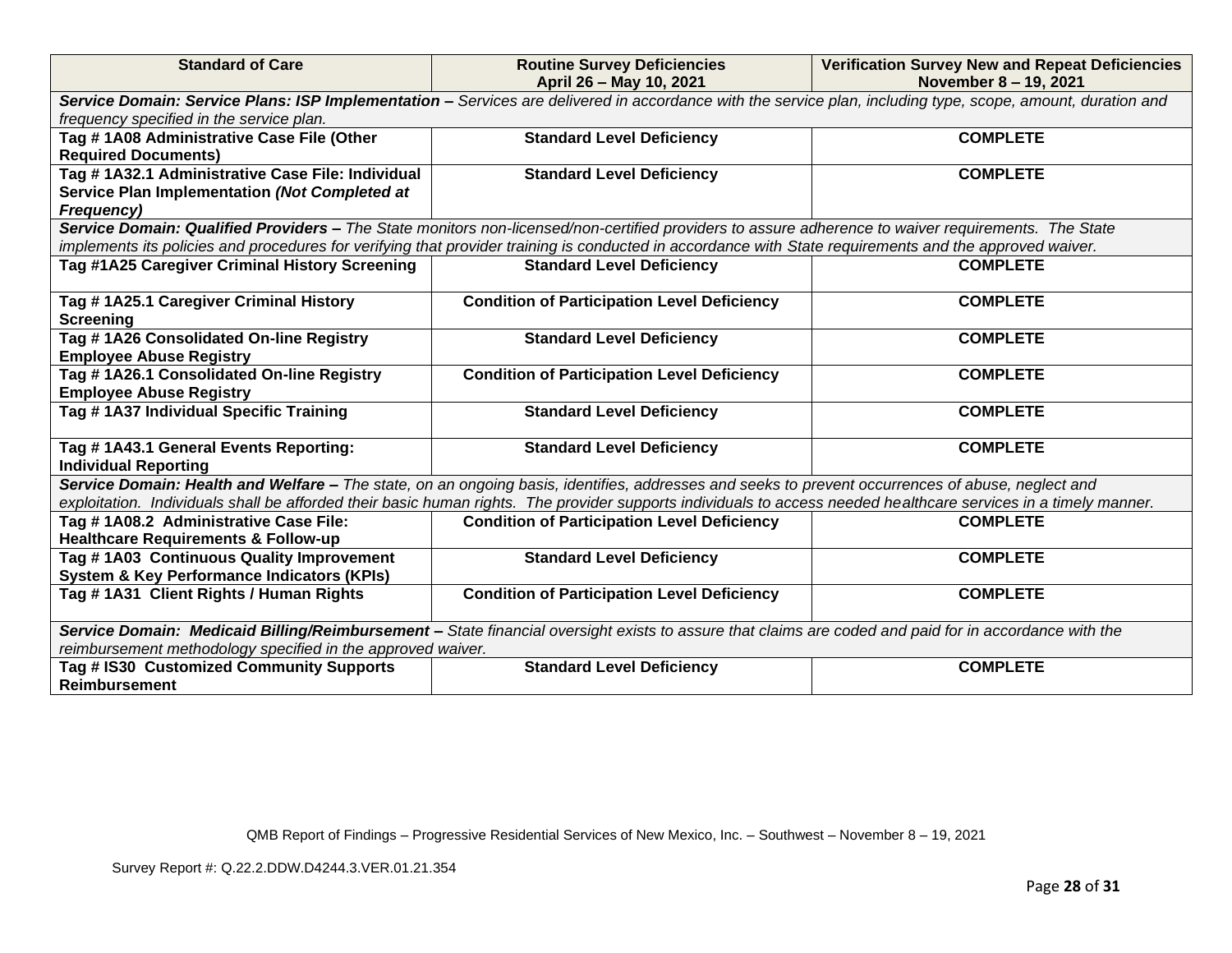|                                                                                                | Verification Survey Plan of Correction, On-going QA/QI and Responsible Party                                                                                                                                                                                                                                                    | <b>Completion Date</b> |
|------------------------------------------------------------------------------------------------|---------------------------------------------------------------------------------------------------------------------------------------------------------------------------------------------------------------------------------------------------------------------------------------------------------------------------------|------------------------|
| Tag # 1A22<br><b>Agency Personnel</b><br>Competency                                            | Provider:<br>State your Plan of Correction for the deficiencies cited in this tag here (How is the deficiency going to<br>be corrected? This can be specific to each deficiency cited or if possible an overall correction?): $\rightarrow$                                                                                     |                        |
|                                                                                                | <b>Provider:</b><br>Enter your ongoing Quality Assurance/Quality Improvement processes as it related to this tag<br>number here (What is going to be done? How many individuals is this going to affect? How often will this be<br>completed? Who is responsible? What steps will be taken if issues are found?): $\rightarrow$ |                        |
| Tag # 1A09<br><b>Medication Delivery</b><br><b>Routine Medication</b><br><b>Administration</b> | Provider:<br>State your Plan of Correction for the deficiencies cited in this tag here (How is the deficiency going to<br>be corrected? This can be specific to each deficiency cited or if possible an overall correction?): $\rightarrow$                                                                                     |                        |
|                                                                                                | <b>Provider:</b><br>Enter your ongoing Quality Assurance/Quality Improvement processes as it related to this tag<br>number here (What is going to be done? How many individuals is this going to affect? How often will this be<br>completed? Who is responsible? What steps will be taken if issues are found?): $\rightarrow$ |                        |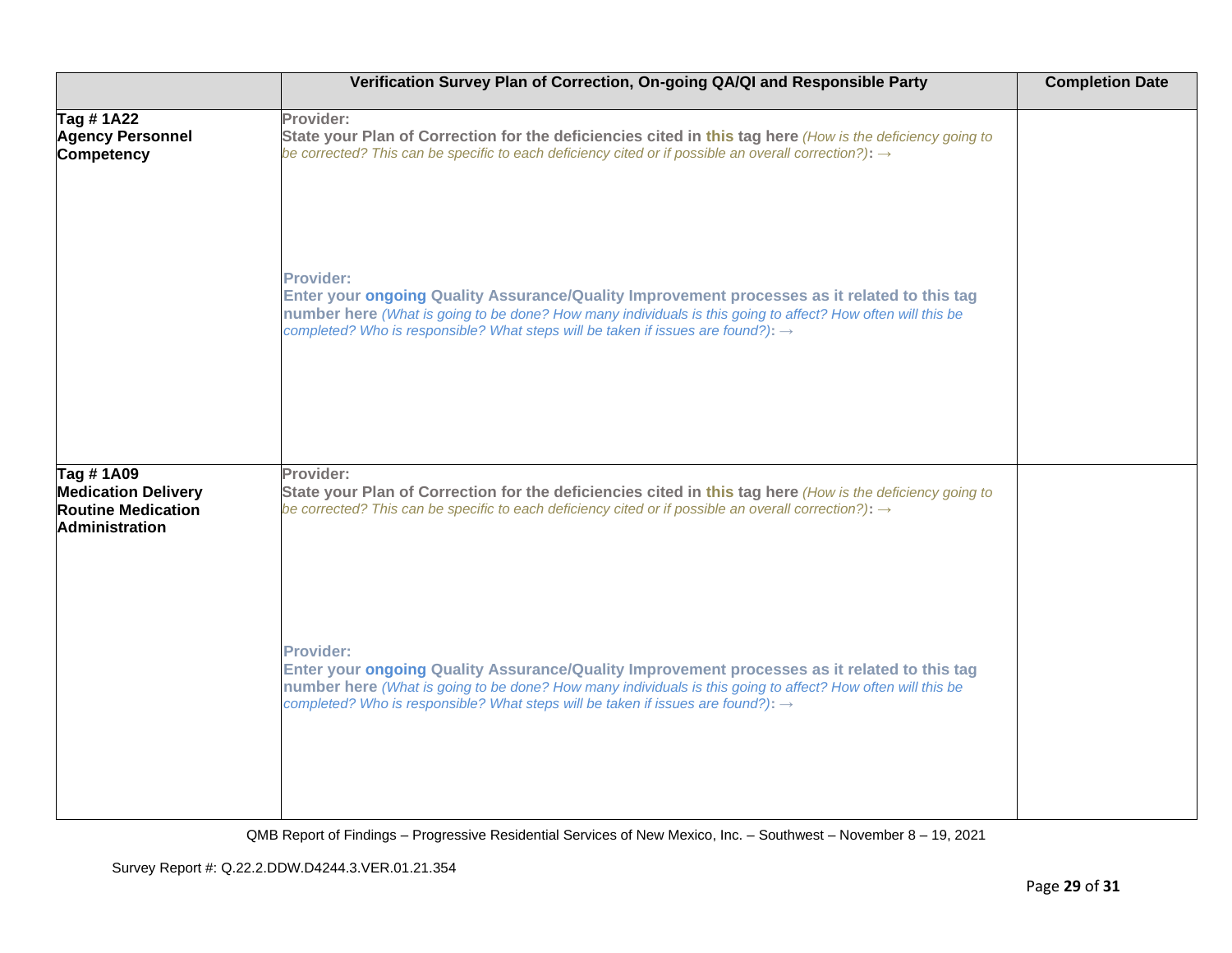| Tag #1A09.1<br><b>Medication Delivery PRN</b><br><b>Medication Administration</b> | Provider:<br>State your Plan of Correction for the deficiencies cited in this tag here (How is the deficiency going to<br>be corrected? This can be specific to each deficiency cited or if possible an overall correction?): $\rightarrow$                                                                                     |  |
|-----------------------------------------------------------------------------------|---------------------------------------------------------------------------------------------------------------------------------------------------------------------------------------------------------------------------------------------------------------------------------------------------------------------------------|--|
|                                                                                   | Provider:<br>Enter your ongoing Quality Assurance/Quality Improvement processes as it related to this tag<br>number here (What is going to be done? How many individuals is this going to affect? How often will this be<br>completed? Who is responsible? What steps will be taken if issues are found?): $\rightarrow$        |  |
| Tag # 1A09.2                                                                      | Provider:                                                                                                                                                                                                                                                                                                                       |  |
| <b>Medication Delivery Nurse</b><br><b>Approval for PRN</b><br><b>Medication</b>  | State your Plan of Correction for the deficiencies cited in this tag here (How is the deficiency going to<br>be corrected? This can be specific to each deficiency cited or if possible an overall correction?): $\rightarrow$                                                                                                  |  |
|                                                                                   | <b>Provider:</b><br>Enter your ongoing Quality Assurance/Quality Improvement processes as it related to this tag<br>number here (What is going to be done? How many individuals is this going to affect? How often will this be<br>completed? Who is responsible? What steps will be taken if issues are found?): $\rightarrow$ |  |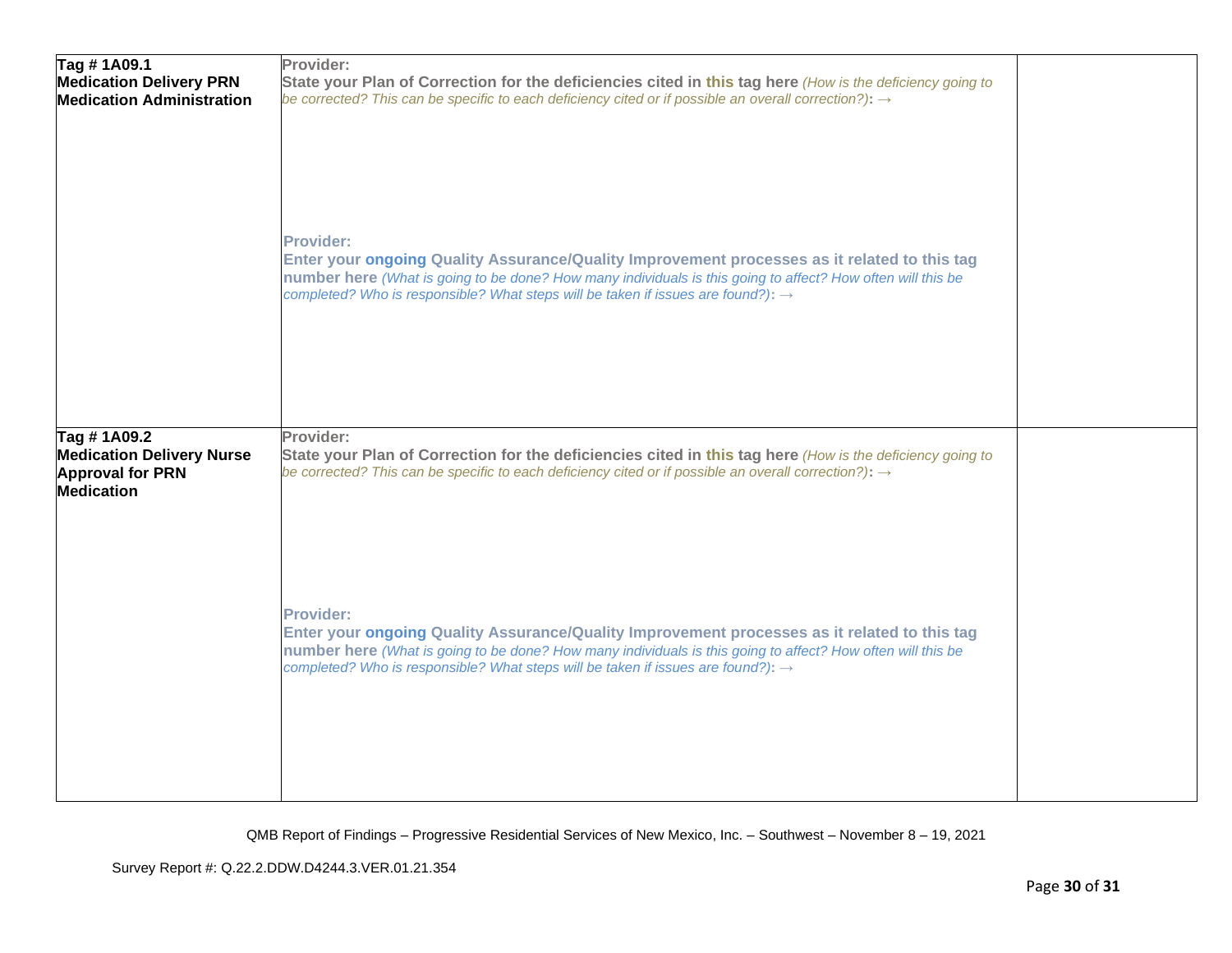| Tag #1A15.2<br><b>Administrative Case File:</b><br><b>Healthcare Documentation</b><br>(Therap and Required<br>Plans) | Provider:<br>State your Plan of Correction for the deficiencies cited in this tag here (How is the deficiency going to<br>be corrected? This can be specific to each deficiency cited or if possible an overall correction?): $\rightarrow$                                                                                     |  |
|----------------------------------------------------------------------------------------------------------------------|---------------------------------------------------------------------------------------------------------------------------------------------------------------------------------------------------------------------------------------------------------------------------------------------------------------------------------|--|
|                                                                                                                      | <b>Provider:</b><br>Enter your ongoing Quality Assurance/Quality Improvement processes as it related to this tag<br>number here (What is going to be done? How many individuals is this going to affect? How often will this be<br>completed? Who is responsible? What steps will be taken if issues are found?): $\rightarrow$ |  |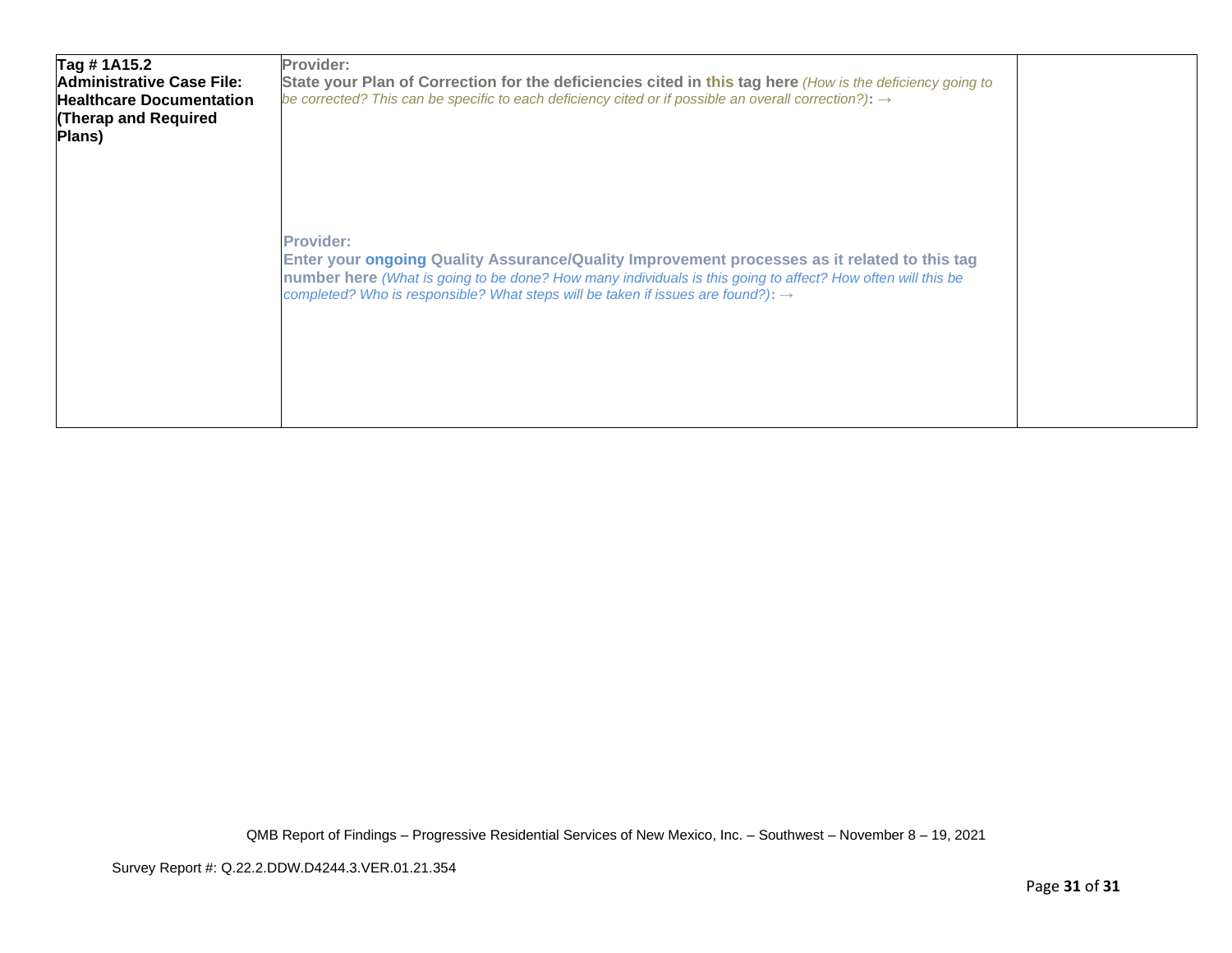

MICHELLE LUJAN GRISHAM Governor

DAVID R. SCRASE, M.D. **Acting Cabinet Secretary** 

| Date:                                                     | February 11, 2022                                                                                             |  |
|-----------------------------------------------------------|---------------------------------------------------------------------------------------------------------------|--|
| To:                                                       | <b>Edward Santiago, Director of Operations</b>                                                                |  |
| Provider:<br>Address:<br>State/Zip:                       | Progressive Residential Services of New Mexico, Inc.<br>1000 S Main St. Ste A<br>Las Cruces, New Mexico 88005 |  |
| E-mail Address:                                           | esantiago@prs-nm.org                                                                                          |  |
| CC:                                                       | Minerva Maese, Program Liaison<br>mmaese@prs-nm.org                                                           |  |
|                                                           | Eleanor Sanchez, Finance Director<br>esanchez@prs-nm.org                                                      |  |
|                                                           | Michelle Chavez, RN State Medical Administrator<br>mchavez@prs-nm.org                                         |  |
|                                                           | Diane Nelson, COO<br>Dnelson@prs-nm.org                                                                       |  |
| Region:<br><b>Routine Survey:</b><br>Verification Survey: | Southwest<br>April 26 - May 10, 2021<br>November 8 - 19, 2021                                                 |  |
| Program Surveyed:                                         | Developmental Disabilities Waiver                                                                             |  |
| Service Surveyed:                                         | 2018: Supported Living, Customized In-Home Supports and Customized<br><b>Community Supports</b>               |  |
| Survey Type:                                              | Verification                                                                                                  |  |

Dear Mr. Santiago:

The Division of Health Improvement/Quality Management Bureau has received, reviewed and approved the supporting documents you submitted for your Plan of Correction. The documents you provided verified that all previously cited survey Deficiencies have been corrected.

# **The Plan of Correction process is now complete.**

**Furthermore, your agency is now determined to be in Compliance with all Conditions of Participation.**

To maintain ongoing compliance with standards and regulations, continue to use the Quality Assurance (self-auditing) processes you described in your Plan of Correction.